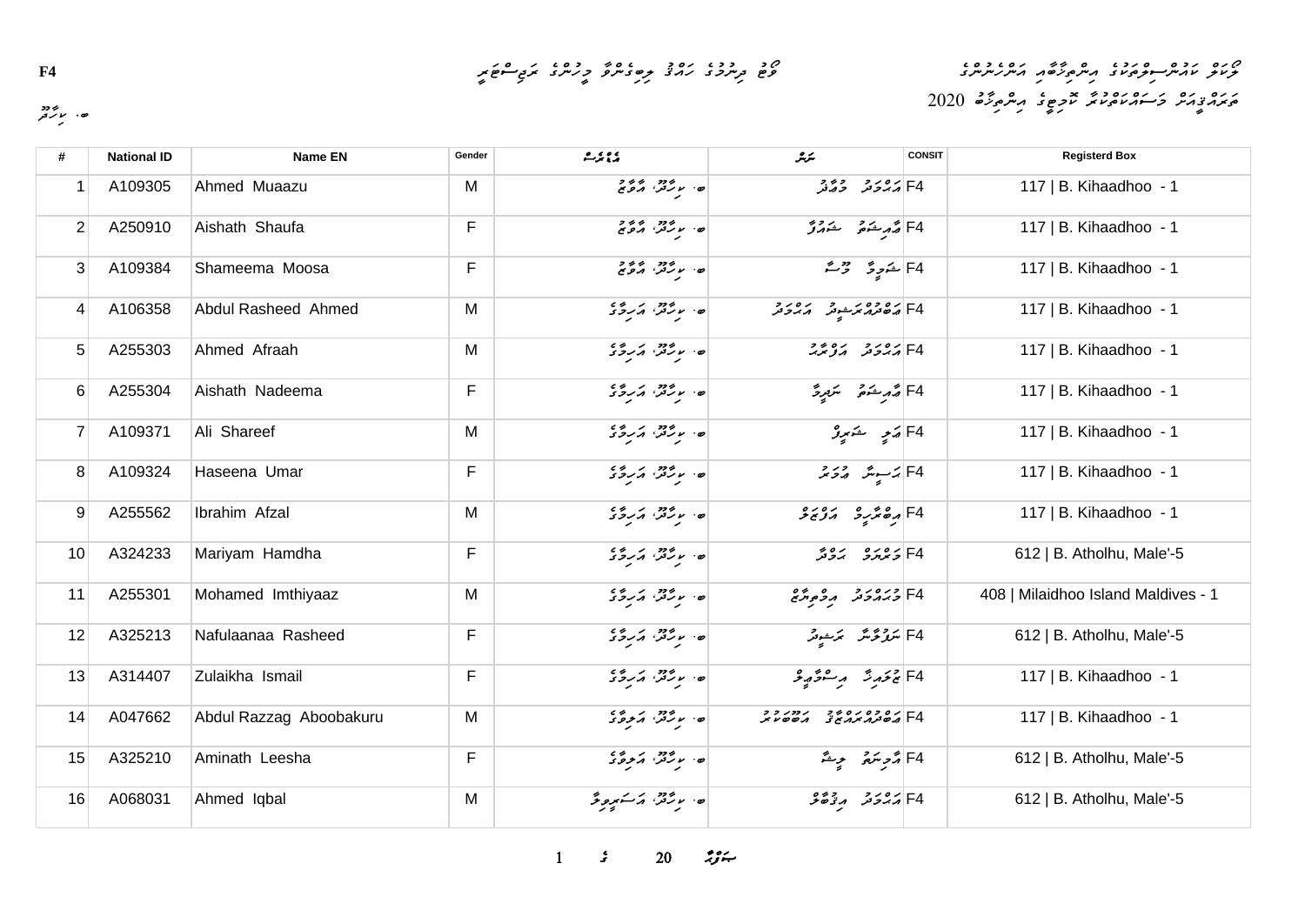*sCw7q7s5w7m< o<n9nOoAw7o< sCq;mAwBoEw7q<m; wBm;vB* م من المرة المرة المرة المرجع المرجع في المركبة 2020<br>مجم*د المريض المربوط المربع المرجع في المراجع المركبة* 

| 17 | A256106 | Aishath Yumna              | $\mathsf{F}$ | ە . بارتىر، ئەسەبرە بۇ                     | F4 مُجم <i>ِّد شَوَّة وَ</i> حَمَّدَ                                            | 612   B. Atholhu, Male'-5    |
|----|---------|----------------------------|--------------|--------------------------------------------|---------------------------------------------------------------------------------|------------------------------|
| 18 | A109339 | Arifa Moosa                | $\mathsf F$  | ە ، بارتىق كەسكىرونتى                      | F4 مُحبرةً حَرَّسَةً                                                            | 112   R. Fainu - 1           |
| 19 | A105151 | Athifa Moosa               | $\mathsf F$  | ە بارتىق كەسكىرە ئى                        | $23$ $3.5$ $54$                                                                 | 127   B. Hithaadhoo - 1      |
| 20 | A109340 | Hameeda Yoosuf             | $\mathsf F$  | ە بەرگە ئەسكىرە ئ                          | F4 بَرَوِيْرٌ بِرْمِيْرٌ وَ                                                     | 612   B. Atholhu, Male'-5    |
| 21 | A256105 | Mohamed Iqbal              | M            | @ سائىقى ئەسكىرە ئى                        | F4 دُبَرور د موقع                                                               | 612   B. Atholhu, Male'-5    |
| 22 | A096930 | Sarmeela Moosa             | $\mathsf F$  | ە ، بەردىن كەسكىرە بۇ                      | F4 س <i>مزم</i> و قریبے ا                                                       | 612   B. Atholhu, Male'-5    |
| 23 | A256108 | Zoona Moosa                | $\mathsf F$  | ە بەرگە ئەسكىرە ئى                         | $23$ $2$ $\frac{2}{5}$ F4                                                       | 612   B. Atholhu, Male'-5    |
| 24 | A053719 | <b>Abdul Rasheed Gasim</b> | M            | ۰۰ بار در ۵۶ مئی در منظم بر                | F4 مَ <i>ے قرم مَرْ</i> شِي <sup>و</sup> َ تَ <sup>9</sup> ْ سِب <sup>و</sup> ُ | 612   B. Atholhu, Male'-5    |
| 25 | A324503 | Ali Najih                  | M            | ه برگرد ده می                              | F4 <i>ھَ۔</i> سَمَّعِ شَ                                                        | 612   B. Atholhu, Male'-5    |
| 26 | A255820 | Aminath Ihusana            | $\mathsf F$  | ه بارود ده به                              | F4 مُجِسَعُ مِيْتَ مَمَّتَر                                                     | 117   B. Kihaadhoo - 1       |
| 27 | A324231 | Fathimath Najee            | $\mathsf F$  | ه . بارتر، ماه به .<br>ه . بارتر، ماه شومر | F4 وَج <i>وحَ</i> هُمَ سَمَّتِي                                                 | 117   B. Kihaadhoo - 1       |
| 28 | A255812 | Mohamed Ashraf             | M            | ه برگتر، مم <i>م شعر</i>                   | F4 32023 كم شويرو                                                               | 117   B. Kihaadhoo - 1       |
| 29 | A109355 | Shafeega Ali               | $\mathsf F$  | ۰۰ بار در ۵۷ مئی با                        | F4 ڪ <i>وڏ چو</i>                                                               | 612   B. Atholhu, Male'-5    |
| 30 | A109374 | Aishath Nasfa              | $\mathsf F$  | ھ بار دو گھريز سر                          | F4 مەم ئىشقى سىر ئىسىرتى                                                        | 117   B. Kihaadhoo - 1       |
| 31 | A107636 | Ali Firag                  | M            | ھ ، بار دو ، گار مریز سری                  | F4 کھ پو مونگر                                                                  | 117   B. Kihaadhoo - 1       |
| 32 | A109375 | Hawwa Yoosuf               | $\mathsf F$  | ھ ، بار دو ، گا مريز ميرند                 | F4 يَرْدُعُ بِرْ بِرْ وَهِ                                                      | 117   B. Kihaadhoo - 1       |
| 33 | A110048 | Ilyas Ibrahim              | M            | ە . بەرگەر ، ئۇنىزىرىكى                    | F4  موټر مشتر مستقدی <sub>ر</sub> و                                             | 72   N. Ken'dhikulhudhoo - 1 |

*2 sC 20 nNw?mS*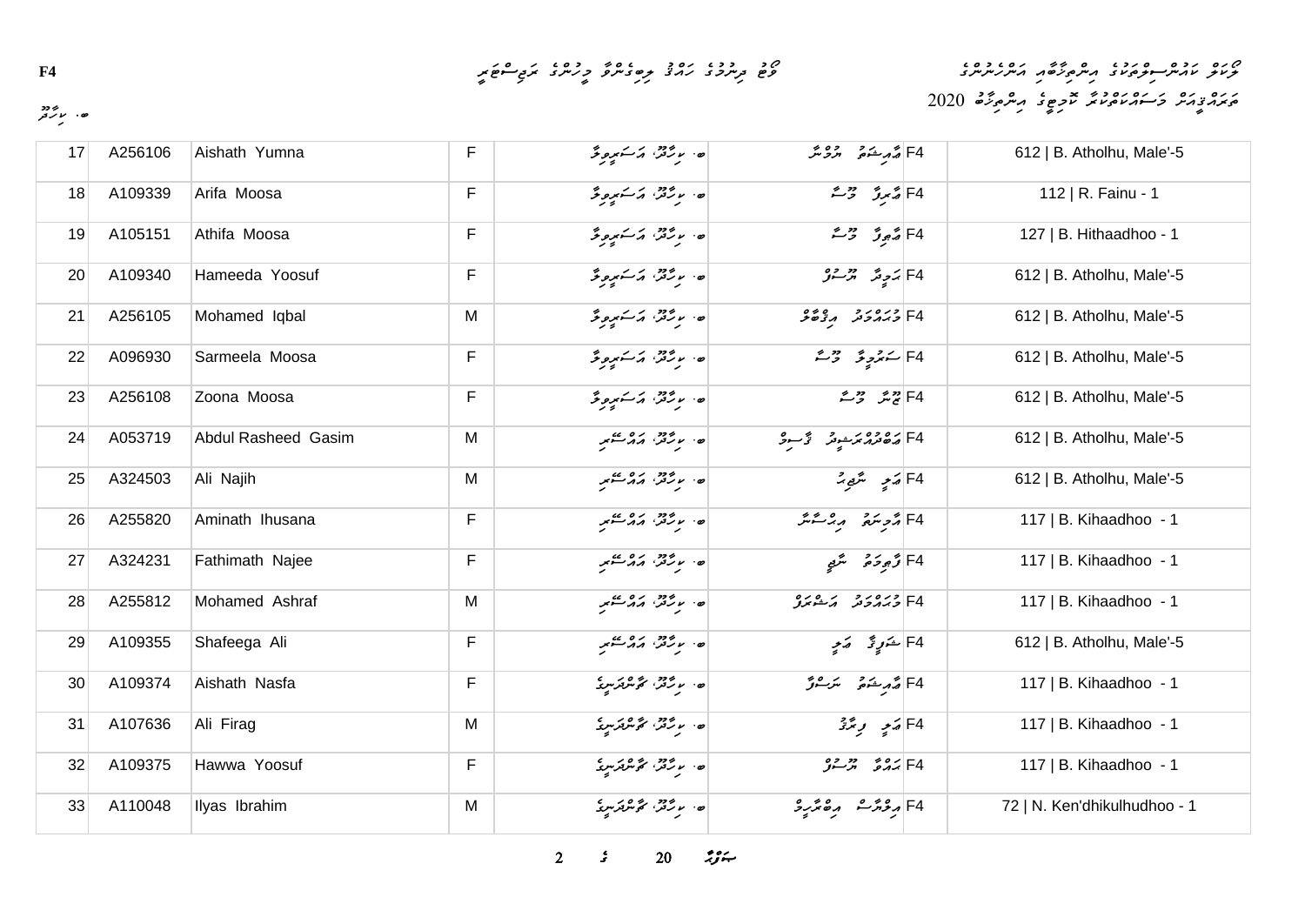*sCw7q7s5w7m< o<n9nOoAw7o< sCq;mAwBoEw7q<m; wBm;vB* م من المرة المرة المرة المرجع المرجع في المركبة 2020<br>مجم*د المريض المربوط المربع المرجع في المراجع المركبة* 

| 34 | A109348 | Adila Yoosuf         | $\mathsf{F}$ | $\mathcal{L}_{\mathcal{P}}$                                                                                                                              |                                       | 117   B. Kihaadhoo - 1                                      |
|----|---------|----------------------|--------------|----------------------------------------------------------------------------------------------------------------------------------------------------------|---------------------------------------|-------------------------------------------------------------|
| 35 | A258169 | Ahmed Nishad         | M            | ە بارتىر، ئەنگرىش                                                                                                                                        | F4 كەبرو تەرەپچە تەرەپىيە F4          | 117   B. Kihaadhoo - 1                                      |
| 36 | A324513 | Ali Jailam           | M            | $\begin{array}{cc} \circ & \circ & \circ & \circ \\ \circ & \circ & \circ & \circ \end{array}$                                                           | F4 <i>جَجِ فَهِ وَوَ</i>              | 403   Reethi Faru Resort - 1                                |
| 37 | A258170 | Hussain Jawaad       | M            |                                                                                                                                                          | F4 پُرڪمبر سُم سَمَحَ حَمَد           | 727   Four Seasons Resort Maldives at<br>Landaa Giraavaru-1 |
| 38 | A258173 | Ibrahim Ashadu       | M            | $\int_{\mathcal{P}} \mathcal{L} \mathcal{L} \mathcal{L} \mathcal{L} \mathcal{L} \mathcal{L} \mathcal{L} \mathcal{L} \mathcal{L} \mathcal{L} \mathcal{L}$ | F4 مەھمگىر قىمىسى ئىسىمبىتىكى بىر     | 119   B. Dharavandhoo - 1                                   |
| 39 | A109424 | Mohamed Muaz         | M            | ه برگري دي وره                                                                                                                                           | F4 32023 F4                           | 730   Reethi Beach Resort Maldives-1                        |
| 40 | A109345 | Abdul Gafoor Mohamed | M            | صرير تركيب مي توسطر<br>  صرير سركيب مي توسطر                                                                                                             | F4   ره وه د وو محد ور و د            | 117   B. Kihaadhoo - 1                                      |
| 41 | A256522 | Ahmed Shameeh        | M            | ه پرتر، بی پوځه                                                                                                                                          | F4 كەبرى قىم ئىقدىمىتى بىر            | 662   Amilla Fushi-1                                        |
| 42 | A109352 | Gudusiyya Moosa      | F            | ه ، پېڭ ، ئې پوځ                                                                                                                                         | F4 توتىر مەرتمە تەسىم                 | 117   B. Kihaadhoo - 1                                      |
| 43 | A256520 | Hawwa Riyasha        | $\mathsf{F}$ | لاس مرکزه انجام موځه                                                                                                                                     | F4 بَرْدُوَّ بِرِبْرُتْدَ             | 117   B. Kihaadhoo - 1                                      |
| 44 | A109402 | Ibrahim Abdul Gafoor | M            | ھ بىر ئەقتى قېم بوڭر                                                                                                                                     | F4 رەئمەرە مەھىر دەرىد                | 117   B. Kihaadhoo - 1                                      |
| 45 | A109344 | Mariyam Naashida     | F            | صرير ترين عي موقر                                                                                                                                        | F4 كى <i>بىرى ئى سى</i> شەن <i>گى</i> | 117   B. Kihaadhoo - 1                                      |
| 46 | A325216 | Mohamed Shaan        | M            | ه . بدر ژه ، ، بې <i>و</i> څه                                                                                                                            | F4 <i>52825</i> متشر                  | 117   B. Kihaadhoo - 1                                      |
| 47 | A250914 | Najula Abdul Gafoor  | $\mathsf{F}$ | ھ ، بارتر، عي بارتر                                                                                                                                      | F4 يروي پره وه درود و                 | 117   B. Kihaadhoo - 1                                      |
| 48 | A109323 | Hamida Adam          | F            | ه . ر کرد . د د د د د د .<br>ه . ر کرد . تر سرچ بر بر تر س                                                                                               | F4 جَّحِفَّہ مُحَمَّدً                | 117   B. Kihaadhoo - 1                                      |
| 49 | A256200 | Ahmed Mausoom        | M            | ه . را دوم . ده د ده و<br>ه . را رقر از تر بور سوتر و                                                                                                    | F4 ג׳כנג <i>בג</i> יביב               | 117   B. Kihaadhoo - 1                                      |
| 50 | A091886 | Asma Yoosuf          | F            | ے - را کروہ اور دور<br>ے - را کریں - فریمران سوگر                                                                                                        | F4 پُرِ شَيْرٌ بِرَبِّ وَهِ           | 117   B. Kihaadhoo - 1                                      |

*3 sC 20 nNw?mS*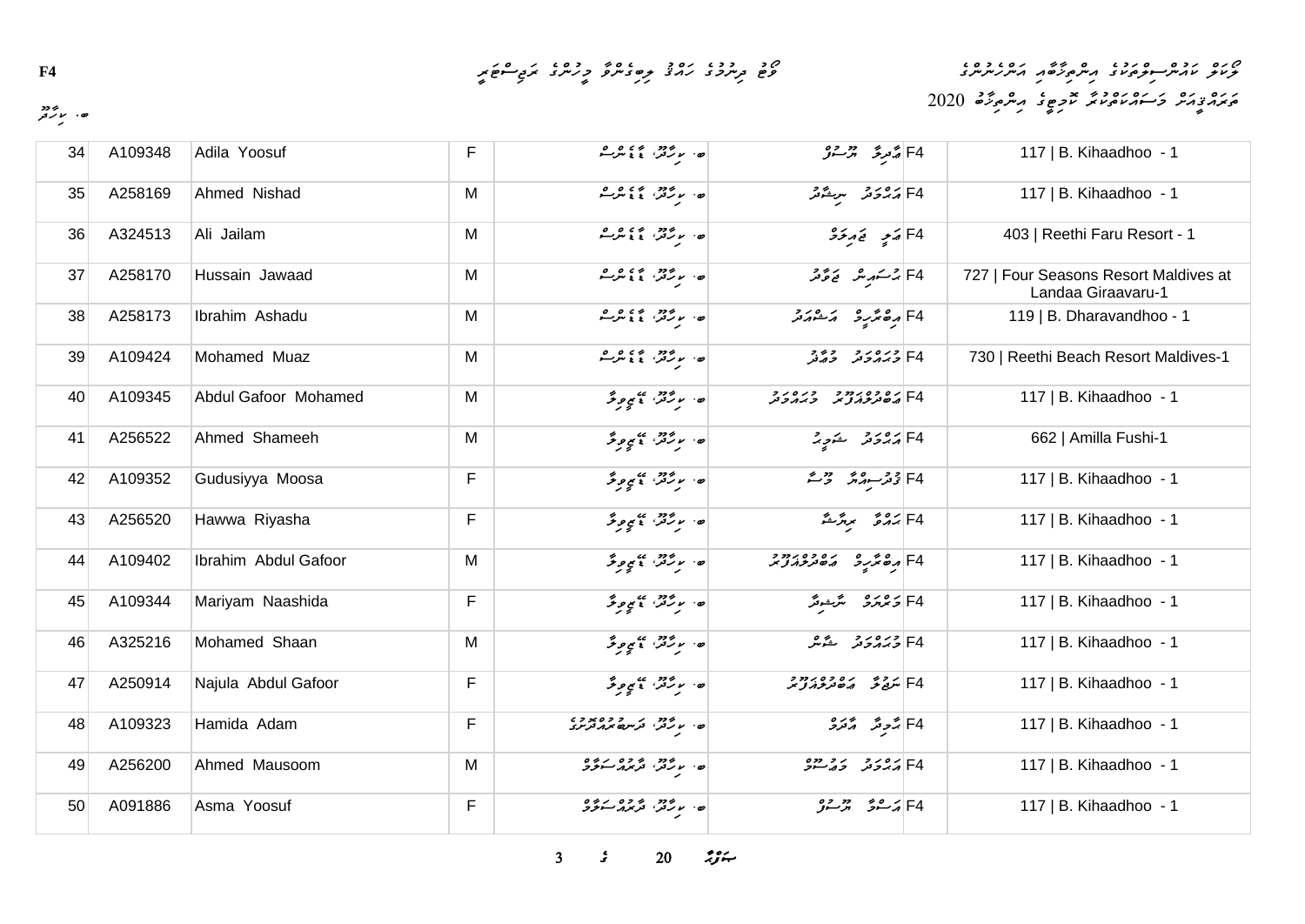*sCw7q7s5w7m< o<n9nOoAw7o< sCq;mAwBoEw7q<m; wBm;vB* م من المرة المرة المرة المرجع المرجع في المركبة 2020<br>مجم*د المريض المربوط المربع المرجع في المراجع المركبة* 

| 51 | A256201 | Fathimath Shifa      | $\mathsf F$ | ے ، را مرکز ، فرمزار شوتر و<br>مسائر ابراہ مرکزار سوتر و | F4 رَّج <i>ودَهُ</i> شِعَرَّ                         | 612   B. Atholhu, Male'-5             |
|----|---------|----------------------|-------------|----------------------------------------------------------|------------------------------------------------------|---------------------------------------|
| 52 | A324502 | Ismail Shaamil       | M           |                                                          | F4 <sub>م</sub> رشۇ <sub>م</sub> ۇ ش <sup>ە</sup> دۇ | 730   Reethi Beach Resort Maldives-1  |
| 53 | A109347 | Jabira Yoosuf        | $\mathsf F$ |                                                          | F4 فَيَصِعَرُ بِرْمِيْنِ                             | 117   B. Kihaadhoo - 1                |
| 54 | A325221 | Mohamed Jazlan       | M           | ه ، بارگان باروه دوه                                     | F4 درەرو دومدى.<br>F4 دىرمەدىر ئى                    | 117   B. Kihaadhoo - 1                |
| 55 | A258278 | Ahmed Safraaz        | M           |                                                          | F4 كەبروتر سۆزىر <i>ە</i>                            | 117   B. Kihaadhoo - 1                |
| 56 | A258274 | Fathimath Yasfa      | F           | ه ، بارگر، تربر ه<br>ه ، بارگر، تربر ه                   | F4 وَجوحَد حَرَبَّ وَ                                | 612   B. Atholhu, Male'-5             |
| 57 | A324510 | Hassan Samooh        | M           | ه ، بارگر، تریز م                                        | F4 پر کے میٹر میں می <b>کر</b>                       | 409   Royal Island Resort and Spa - 1 |
| 58 | A258280 | Hussain Shaneez      | M           | ه بارتو، دوي ه                                           | F4 پُرکرم پر مُحَسِّرِ ج                             | 117   B. Kihaadhoo - 1                |
| 59 | A063270 | Mohamed Shareef      | M           | ه برگر دوره و                                            | F4 <i>3222 متكميل</i>                                | 117   B. Kihaadhoo - 1                |
| 60 | A109398 | Seema Moosa          | F           |                                                          | F4 سوءَ وَيْتَ                                       | 117   B. Kihaadhoo - 1                |
| 61 | A109311 | Ahmed Shareef        | M           | ە بەرگە ئىمەرسومۇ                                        | F4 كەش <sup>ى</sup> تەكەن ئىقدىن ئىقتىن بىر ئى       | 117   B. Kihaadhoo - 1                |
| 62 | A110818 | Ibrahim Fazeel       | M           | ە . بارتىر، ؟ ئەنگەسىزە ئە                               | F4 م <i>وڭ ئۇر</i> بى تۇسونى                         | 117   B. Kihaadhoo - 1                |
| 63 | A255595 | Zainab Aboobakuru    | F           | ە بەر قارەم ئەرەب بەر ق                                  | $77777$ $2777$ F4                                    | 117   B. Kihaadhoo - 1                |
| 64 | A109356 | Ali Waheed           | M           | ە . بارتىق ۋرەپچە                                        | F4 <i>ھَجِ</i> حَدِيثَر                              | 117   B. Kihaadhoo - 1                |
| 65 | A256451 | Fathimath Aboobakuru | F           | ە · بەرتتى، ئۇر <sub>ى</sub> رىدىگە                      | F4 ژُجِرْحَمُ مُصْحَمَّدَ                            | 117   B. Kihaadhoo - 1                |
| 66 | A109409 | Hamza Ali            | M           | ە بەرتىق ۋىروڭ                                           | F4 پَروْیَ کَرَمٍ                                    | 162   K. Guraidhoo-3                  |
| 67 | A109353 | Khadeeja Ali         | $\mathsf F$ | ە بىر ئەنزى ئۈرۈنجە                                      |                                                      | 117   B. Kihaadhoo - 1                |

*4 sC 20 nNw?mS*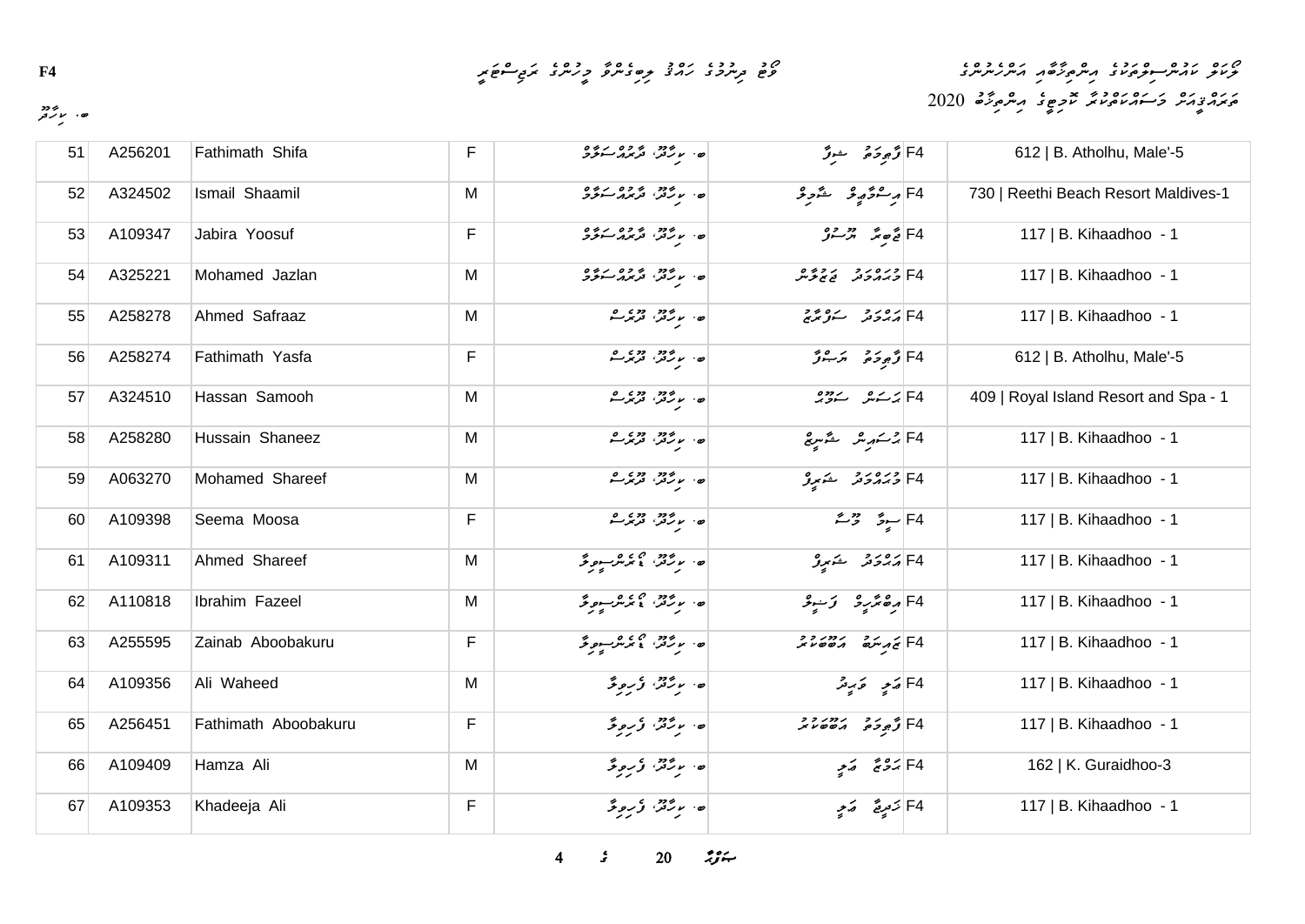*sCw7q7s5w7m< o<n9nOoAw7o< sCq;mAwBoEw7q<m; wBm;vB* م من المرة المرة المرة المرجع المرجع في المركبة 2020<br>مجم*د المريض المربوط المربع المرجع في المراجع المركبة* 

| 68 | A109419 | Mohamed Jameel       | M           | ە · بەرتتى، ئۇر <sub>ى</sub> رىدىگە         | F4   3 <i>3 2 3 3 3 و</i> 3                              | 117   B. Kihaadhoo - 1           |
|----|---------|----------------------|-------------|---------------------------------------------|----------------------------------------------------------|----------------------------------|
| 69 | A109354 | Shathira Ali         | F           | #، بارتىق ۋېرەپچە                           | F4 شُهِرَّ <sub>مَ</sub> رِ                              | 117   B. Kihaadhoo - 1           |
| 70 | A256453 | Thoiba Ali           | $\mathsf F$ | ھ <sub>ا</sub> بورگ <sup>ی</sup> ڈروڈ       | F4 چَهرچَ صَعِ                                           | 117   B. Kihaadhoo - 1           |
| 71 | A324515 | Thufla Ahmed         | $\mathsf F$ | ە بەرتىق ۋېرە ئ                             | F4 <sub>جو</sub> وي پره پروتر                            | 117   B. Kihaadhoo - 1           |
| 72 | A109408 | Jameela Aboobakuru   | F           | ه برند و مر                                 | $5222$ $292$ $525$ $F4$                                  | 117   B. Kihaadhoo - 1           |
| 73 | A256397 | Aishath Shinaza      | $\mathsf F$ | ه ، بارگان و سربردی                         | F4 مُحْمِرِ مُشَمَّعٌ مُسْتَقِيَّةٍ                      | 117   B. Kihaadhoo - 1           |
| 74 | A256366 | Aminath Moosa Fulhu  | $\mathsf F$ | ه ، بارگان و سربردی                         | F4 جُرِسَمَ حَمَدَ مِنْ مَحْمَدَ مِنْ                    | 117   B. Kihaadhoo - 1           |
| 75 | A256393 | Fathimath Shiuna     | $\mathsf F$ | ه ، بارگیر، و سربر و ،                      | F4 <i>وَّجِوحَةْ</i> سِيمَةٌ مَّرَ                       | 117   B. Kihaadhoo - 1           |
| 76 | A097373 | Hussain Rasheed      | M           | @   مارسمبر من مريد وي                      | F4 پُرڪوپس پُرَڪوِپَرُ                                   | 117   B. Kihaadhoo - 1           |
| 77 | A109393 | Ibrahim Rasheed      | M           | ه ، باردو ، و سربروی                        | F4 <sub>م</sub> ەمگرى <sub>د</sub> ۇ ممش <sub>و</sub> مۇ | 117   B. Kihaadhoo - 1           |
| 78 | A109396 | Nazurana Moosa       | $\mathsf F$ | ه ، باردو ، و سربروی                        | F4 سَيِّ مِيْشَر 2ْ سَمَّ                                | 117   B. Kihaadhoo - 1           |
| 79 | A109387 | Shaira Moosa         | F           | ه ، روزه و سربرد و                          | F4 شَهِ تَمَرَّ حَمَدَتَّ                                | 117   B. Kihaadhoo - 1           |
| 80 | A256254 | Ahmed Azumeel        | M           | ه رومبرد و سرگاه                            | F4 <i>ג׳.3 دَ ډَې دِ</i> وْ                              | 400   Kudafushi Resort & Spa - 1 |
| 81 | A250911 | Aishath Naifa        | F           | ه برگزش و سرگان                             | F4 مەم ئىشىم ئىش <i>رى</i> ر                             | 117   B. Kihaadhoo - 1           |
| 82 | A360935 | Ali Rilvaan          | M           | ه ، بارگیر، و سرگار                         | F4 <sub>ه</sub> ُ مٍ مِنْہُمَّ مَ <i>رْ</i>              | 117   B. Kihaadhoo - 1           |
| 83 | A109338 | Ameeliyya Aboobakuru | F           | صن سانز قران و سرچ کا                       | $52222$ $5922$ $5922$                                    | 117   B. Kihaadhoo - 1           |
| 84 | A256251 | Fathimath Thuhufa    | F           | ه· برگ <sup>ود</sup> ، و برگ <sub>و</sub> ی | F4 وَج <i>وحَمْ حِيرُوْ</i>                              | 117   B. Kihaadhoo - 1           |

 $5$   $\qquad$   $\qquad$   $20$   $\qquad$   $\qquad$   $\qquad$   $\qquad$   $\qquad$   $\qquad$   $\qquad$   $\qquad$   $\qquad$   $\qquad$   $\qquad$   $\qquad$   $\qquad$   $\qquad$   $\qquad$   $\qquad$   $\qquad$   $\qquad$   $\qquad$   $\qquad$   $\qquad$   $\qquad$   $\qquad$   $\qquad$   $\qquad$   $\qquad$   $\qquad$   $\qquad$   $\qquad$   $\qquad$   $\qquad$   $\qquad$   $\qquad$   $\$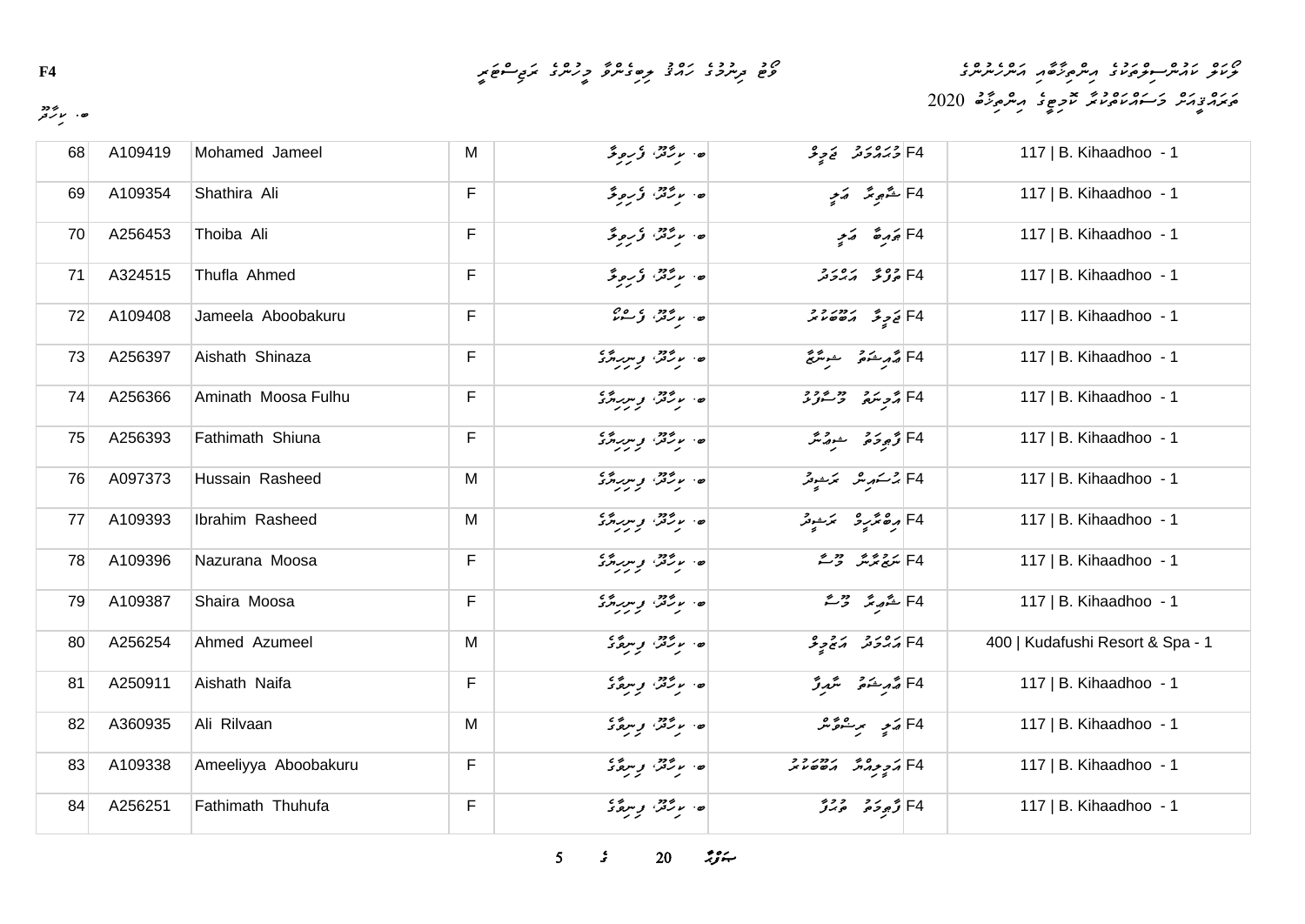*sCw7q7s5w7m< o<n9nOoAw7o< sCq;mAwBoEw7q<m; wBm;vB* م من المرة المرة المرة المرجع المرجع في المركبة 2020<br>مجم*د المريض المربوط المربع المرجع في المراجع المركبة* 

| 85  | A327494 | Hussain Wildhan        | M           | ه· برگزش و سرگانگی                      | F4 ئرسەر بىر بولۇش                              | 117   B. Kihaadhoo - 1    |
|-----|---------|------------------------|-------------|-----------------------------------------|-------------------------------------------------|---------------------------|
| 86  | A256247 | Mohamed Gasim          | M           | @ برگ <sup>وم</sup> ، وسرگومی           | F4 <i>35223</i> F4                              | 117   B. Kihaadhoo - 1    |
| 87  | A257546 | Ali Hussain            | M           | ه برنتر، وتوبر <u>ب</u> م               | F4 <i>ھَجِ بِرْڪوپنگ</i> ر                      | 117   B. Kihaadhoo - 1    |
| 88  | A257565 | Hussain Hameed         | M           | ە بارتۇ، ۋىزىرق                         | F4 پر کے مریکہ کے لیے قمر                       | 612   B. Atholhu, Male'-5 |
| 89  | A109360 | Mohamed Nafiz          | M           | مارسى مەسىر ئە                          | F4 وبرەر بور سگرى تىر                           | 117   B. Kihaadhoo - 1    |
| 90  | A109362 | Raaziya Ali            | $\mathsf F$ | ە بەر ئۆزە ئۆسىدۇ                       | F4 مُحرْسُومُرٌ صَعِي                           | 117   B. Kihaadhoo - 1    |
| 91  | A109361 | Ummu Salma Ali         | F           | ه بدر ده وسمرځ کو                       | F4 <i>جەج جوڭ ھې</i>                            | 117   B. Kihaadhoo - 1    |
| 92  | A109364 | Yaugoob Ali            | M           | ە بەرتە ئۆرگە                           | F4 انزونژہ کے ج                                 | 117   B. Kihaadhoo - 1    |
| 93  | A105952 | Ali Naseer             | M           | ە . بارتىر، ئايرقا ئىرىگرىمى ئىل        | F4 <i>ھو</i> س <i>رب و</i> م                    | 612   B. Atholhu, Male'-5 |
| 94  | A255994 | Aminath Nazaaha        | $\mathsf F$ | ە . بارتىر، ئ <sub>ە</sub> بار ئارتمونۇ | F4 مُجِسَعَ مَعَ يَمْ                           | 117   B. Kihaadhoo - 1    |
| 95  | A109342 | Aneesa Yoosuf          | $\mathsf F$ | ھ ، بارگز، گام کا سرگرونگر              | F4 كەسرىسى تەرجىتى تۈ                           | 117   B. Kihaadhoo - 1    |
| 96  | A325215 | Mohamed Zayaan Ali     | M           | ھ پر گرده کامریکو مرمرکو گر             | F4 در در در پروگر م <i>زم</i>                   | 612   B. Atholhu, Male'-5 |
| 97  | A256130 | Aminath Dheena Hussain | $\mathsf F$ | ه ، بارژو، دېرمربور                     | F4 مُرَحِ سَمَعُ ۖ مِرِسُّرٌ بِرُسَمَٰ مِرْسُرٌ | 129   B. Fehendhoo - 1    |
| 98  | A109405 | Asima Easa             | $\mathsf F$ | ه ، بارگر، د بر شرور                    | F4 ۾ُٻوَ <sub>مي</sub> گ                        | 117   B. Kihaadhoo - 1    |
| 99  | A324506 | Dhunya Hussain         | F           | ە . بارتۇ، ئابرىكرىزۇ                   | F4 قرشرنگ بر شهر ش                              | 612   B. Atholhu, Male'-5 |
| 100 | A109422 | Hussain Moosa          | M           | ە . بارتۇ، ئابرىترىرۇ                   | F4 پر سمبر میں میں ت                            | 117   B. Kihaadhoo - 1    |
| 101 | A109349 | Abdulla Rasheed        | M           | ە· بەرگەش كەمپەنكەرگەنغ                 | F4   مَدْهِ مَرْ اللّه مَرْ سُومْرٌ             | 117   B. Kihaadhoo - 1    |

 $6$   $\cancel{5}$   $20$   $\cancel{25}$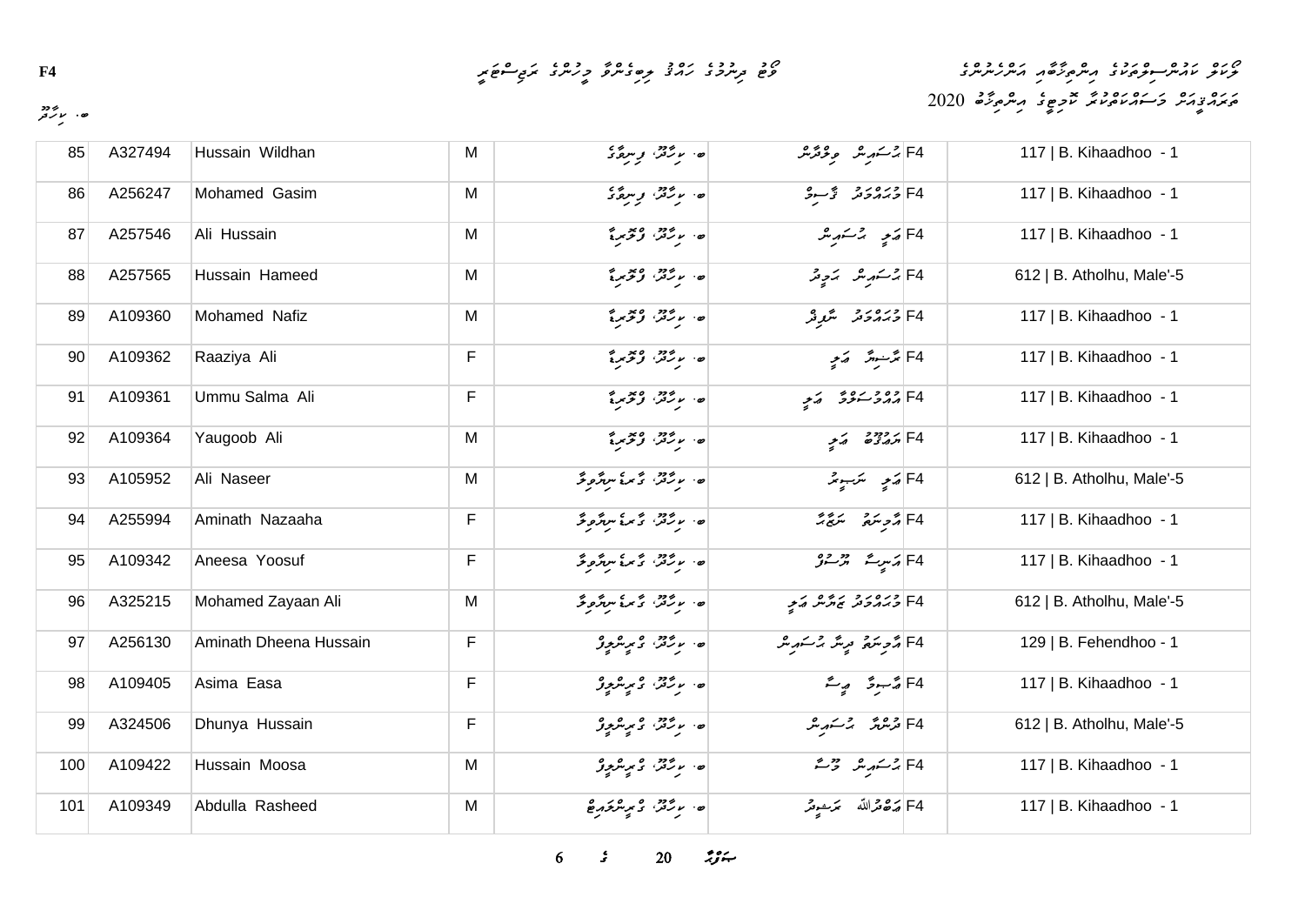*sCw7q7s5w7m< o<n9nOoAw7o< sCq;mAwBoEw7q<m; wBm;vB* م من المرة المرة المرة المرجع المرجع في المركبة 2020<br>مجم*د المريض المربوط المربع المرجع في المراجع المركبة* 

| 102 | A258289 | Ahmed Sajid        | M            | ھ ، بار در کام مر مرکز مرکز کے                     | F4 كەبرى بىر مەنىي تىر             | 409   Royal Island Resort and Spa - 1              |
|-----|---------|--------------------|--------------|----------------------------------------------------|------------------------------------|----------------------------------------------------|
| 103 | A258293 | Ali Saamih         | M            | ه . بارتر، و برن <i>گرد</i> ه                      | F4 <i>جَرِج</i> سُتَ <i>وِير</i> ُ | 117   B. Kihaadhoo - 1                             |
| 104 | A325211 | Aminath Rasha      | $\mathsf F$  | ه برگر و بر مرکز و ه                               | F4 أُمُّ جِسَعُو مَرَسُّمَّ        | 612   B. Atholhu, Male'-5                          |
| 105 | A324508 | Fathimath Dheema   | $\mathsf{F}$ | ه . بارتر، و بر مرکز م                             | F4 وَجِوحَة وَ مِرَّدً             | 117   B. Kihaadhoo - 1                             |
| 106 | A258288 | Mohamed Khaleel    | M            | ه و برتر، و بر مر <i>کز</i> ره                     | F4 <i>3222 ذَوِ</i> وْ             | 117   B. Kihaadhoo - 1                             |
| 107 | A109407 | Zulfa Adam         | $\mathsf{F}$ | ه و مرکز کام مرکز ده                               | F4 ج ثوث <sub>ر</sub> محمد شرور    | 117   B. Kihaadhoo - 1                             |
| 108 | A250916 | Ahmed Mifuzal      | M            | ه . بارود وه بر ۶۵ و.<br>ه . بارتر کانوتر جموی     | F4 <i>ג وجو جون</i> ځو             | 413   The Westin Maldives Miriandhoo<br>Resort - 1 |
| 109 | A257543 | Aishath Muneera    | F            | ه . بارگر، وه بر ه بو ،<br>ه . بارگر، و تولاسعوی   | F4 مُەمسَمۇ   دېرىمُر              | 117   B. Kihaadhoo - 1                             |
| 110 | A348485 | Fathimath Shaaina  | F            | ه . بارگان وه بر ۵۶۵<br>ه . بارگان و تولاسعوی      | F4 وَجِوحَة حَقَّ مِسَّر           | 117   B. Kihaadhoo - 1                             |
| 111 | A109412 | Mariyam Waheedha   | F            | ه . بارود وه بر ۵ و و د<br>ه . بارگر کالمرفور سعوی | F4 كەنگەنگە كەرلىگە                | 117   B. Kihaadhoo - 1                             |
| 112 | A257542 | Mohamed Moosa      | M            | ه . بارگان وه بر ه پوء<br>ه . بارگان و تولاسيني و  | F4 دېږدو د حق                      | 117   B. Kihaadhoo - 1                             |
| 113 | A257529 | Moosa Hassan       | M            | ه . برگر، وه بر ه و و<br>ه . برگر، و توګر سوو      | F4 جي پر <i>سک</i> ير              | 117   B. Kihaadhoo - 1                             |
| 114 | A257541 | Shaheedha Moosa    | F            | ه . بارود وه بر ۶۵ و.<br>ه . بارگر، و تولاسيني و   | F4 ڪريگر گرگ                       | 117   B. Kihaadhoo - 1                             |
| 115 | A256580 | Ahmed Shathiru     | M            | ه رسمن ده ده ده<br>ه رسمن                          | F4 <i>مردونز</i> گھج <i>و</i> نز   | 117   B. Kihaadhoo - 1                             |
| 116 | A256583 | Aminath Shahula    | F            | ه برگر ده وه وه<br>ه برگر د گروه د                 | F4 مُجِسَمٌ شَرْكَةٌ               | 117   B. Kihaadhoo - 1                             |
| 117 | A131506 | Easa Waheed        | M            |                                                    | F4 <sub>جو</sub> ت تحریقر          | 117   B. Kihaadhoo - 1                             |
| 118 | A109385 | Fathimath Rasheeda | $\mathsf F$  | ه . بارته . وه پوه ،<br>ه . بارته . د توتو تر د    | F4 وَجوحَة مَ مَرْسُومَّرَ         | 117   B. Kihaadhoo - 1                             |

*7 sC 20 nNw?mS*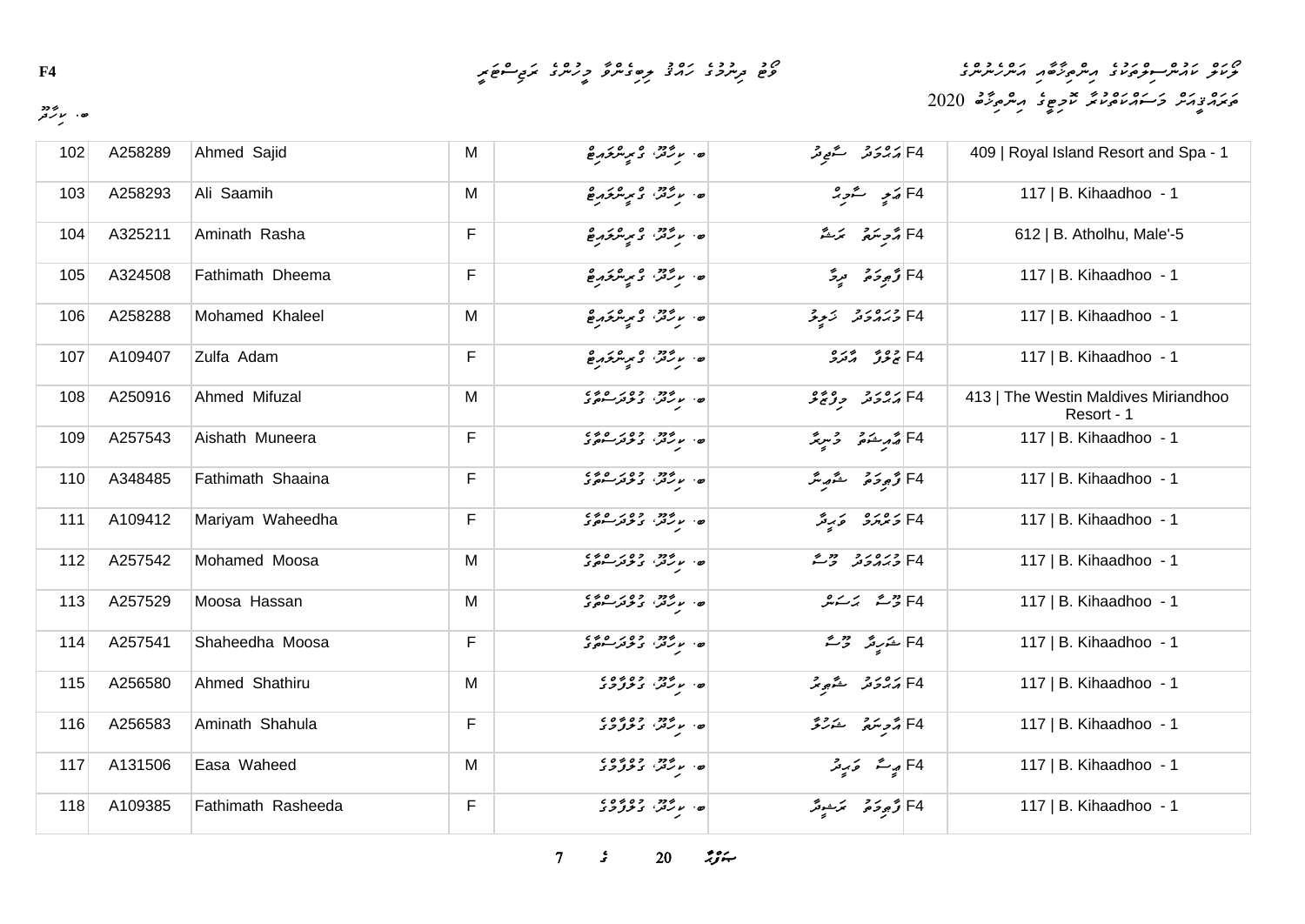*sCw7q7s5w7m< o<n9nOoAw7o< sCq;mAwBoEw7q<m; wBm;vB* م من المرة المرة المرة المرجع المرجع في المركبة 2020<br>مجم*د المريض المربوط المربع المرجع في المراجع المركبة* 

| 119 | A256585 | Hussain Shaafiu       | M           | ۱۵۴۵۶ مرکز وه ده ده<br>  ۱۵۰ مرکز کرونو ور                                                                                                                                                                                                                                                                          | F4 پُرڪوپس ڪُوپر                                   | 117   B. Kihaadhoo - 1       |
|-----|---------|-----------------------|-------------|---------------------------------------------------------------------------------------------------------------------------------------------------------------------------------------------------------------------------------------------------------------------------------------------------------------------|----------------------------------------------------|------------------------------|
| 120 | A109382 | Ibrahim Shameem       | M           | ه برگر وه وه وه<br>مرگر د گرون                                                                                                                                                                                                                                                                                      | F4 <sub>م</sub> ەمگرى <sup>5</sup> شەرە            | 117   B. Kihaadhoo - 1       |
| 121 | A109426 | Luguman Easa          | M           | صرح سرچ وي ده ده ده م<br>  جزء سرگ سرگر وي در حدود در حد                                                                                                                                                                                                                                                            | F4 جۇڭگىز ب <sub>و</sub> گ                         | 117   B. Kihaadhoo - 1       |
| 122 | A256584 | Mariyam Ameema        | $\mathsf F$ |                                                                                                                                                                                                                                                                                                                     | F4 دېمبر <i>ی ک</i> ېږگ                            | 117   B. Kihaadhoo - 1       |
| 123 | A363918 | Mohamed Maish         | M           | $\frac{1}{2}$ $\frac{1}{2}$ $\frac{1}{2}$ $\frac{1}{2}$ $\frac{1}{2}$ $\frac{1}{2}$ $\frac{1}{2}$ $\frac{1}{2}$ $\frac{1}{2}$ $\frac{1}{2}$ $\frac{1}{2}$ $\frac{1}{2}$ $\frac{1}{2}$ $\frac{1}{2}$ $\frac{1}{2}$ $\frac{1}{2}$ $\frac{1}{2}$ $\frac{1}{2}$ $\frac{1}{2}$ $\frac{1}{2}$ $\frac{1}{2}$ $\frac{1}{2}$ | F4 دېرونو وه شه                                    | 612   B. Atholhu, Male'-5    |
| 124 | A256559 | Mohamed Shakir        | M           | ه رسمن ده ده ده<br>ه رسمن                                                                                                                                                                                                                                                                                           | F4 <i>وَبَهُ وَبَوْ</i> سُنَّمِ بِرَ               | 757   Coco Palm Dhunikolhu-1 |
| 125 | A256587 | Shifaaz Easa          | M           | ه برگر ده وه وه<br>مرگر د گرون                                                                                                                                                                                                                                                                                      | F4  شو <i>رٌ ج</i> ۾ سِمَّۃ                        | 117   B. Kihaadhoo - 1       |
| 126 | A116057 | Wafiyya Nizar         | $\mathsf F$ | ە بارتىق رومۇ                                                                                                                                                                                                                                                                                                       | F4 <i>قۇم</i> گە سىنى ئىر                          | 612   B. Atholhu, Male'-5    |
| 127 | A257693 | Aishath Ifaa          | F           | ە . بەرتر، رەزۇر مى <sub>م</sub> و                                                                                                                                                                                                                                                                                  | F4 مُصِينَة مِرَّ                                  | 346   GDh. Gahdhoo - 1       |
| 128 | A109367 | Ali Nashid            | M           | ە ، بەرتىر، رېزىۋە ئىرىمى ئى                                                                                                                                                                                                                                                                                        | F4 كەمچە سگرىنى <sub>ي</sub> ەتر                   | 117   B. Kihaadhoo - 1       |
| 129 | A257692 | Fathimath Guraisha    | $\mathsf F$ | ە ، بەرتىر، رېزىۋە ئىرىمى ئى                                                                                                                                                                                                                                                                                        | F4 زَّەپرىدە تۆتىرىدىشە                            | 117   B. Kihaadhoo - 1       |
| 130 | A109369 | Ibrahim Adam          | M           | ە ، بەرتىر، رېزىۋە شەيھ                                                                                                                                                                                                                                                                                             | F4 م <i>ِرْهُ مُّرِدُ</i> مُ <i>مَّرَدُ</i>        | 117   B. Kihaadhoo - 1       |
| 131 | A291662 | Mariyam Abdulla Saeed | $\mathsf F$ | @   بارگىلى بەرگە كەن كىلى كىلى                                                                                                                                                                                                                                                                                     | F4 <i>5 بح<del>مد كرة م</del>حدة و</i> لله سكور مر | 117   B. Kihaadhoo - 1       |
| 132 | A109368 | Mohamed Niyaz         | M           | ە ، بەرتىر، رېزىۋە شەيھ                                                                                                                                                                                                                                                                                             | F4 دره د د سرگړي                                   | 117   B. Kihaadhoo - 1       |
| 133 | A109395 | Shuhaidha Ibrahim     | $\mathsf F$ | ە بەرتىر، رېزىۋە ئىرىمى ئى                                                                                                                                                                                                                                                                                          | F4 شە <i>رەرىگە مەھەرد</i> ۇ                       | 117   B. Kihaadhoo - 1       |
| 134 | A109310 | Hawwa Gasim           | $\mathsf F$ | ە ، بەرتى رېزۇر                                                                                                                                                                                                                                                                                                     | $3 - 3 - 2 - 5$                                    | 117   B. Kihaadhoo - 1       |
| 135 | A054600 | Aminath Naazly        | F           | ە بىر ئەترىسى ئەرىپ                                                                                                                                                                                                                                                                                                 | F4 مُحرِسَمُ مُسَمَّعٍ                             | 117   B. Kihaadhoo - 1       |

**8** *s* **20** *z s*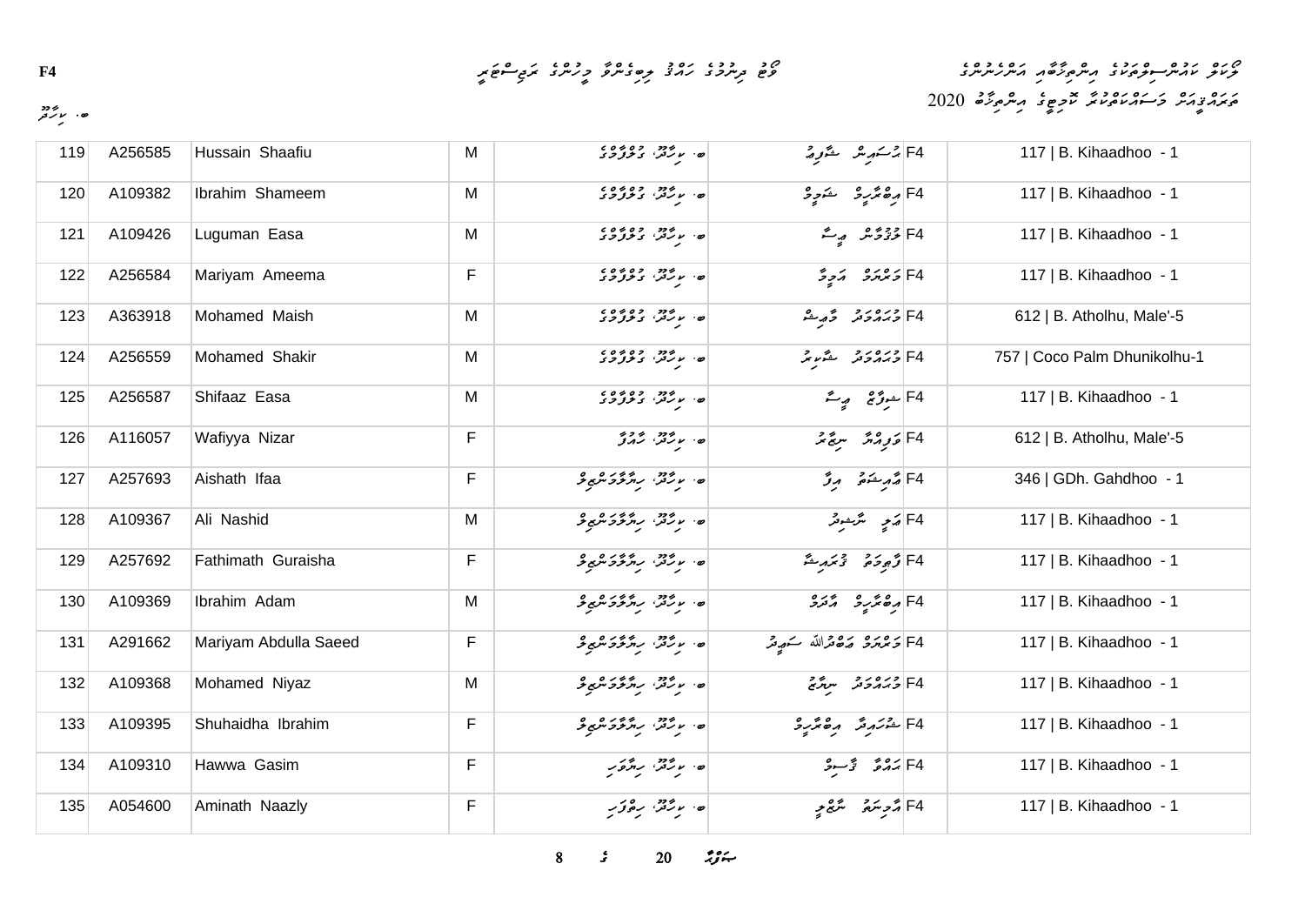*sCw7q7s5w7m< o<n9nOoAw7o< sCq;mAwBoEw7q<m; wBm;vB* م من المرة المرة المرة المرجع المرجع في المركبة 2020<br>مجم*د المريض المربوط المربع المرجع في المراجع المركبة* 

| 136 | A327498 | Fathimath Haima Haroon | $\mathsf{F}$ | ە بىر ئەترىسى ئەرىپ                                  | F4 وَجوحَةٌ رَبِّرةٌ رَّجْرَ مَنْ                   | 612   B. Atholhu, Male'-5            |
|-----|---------|------------------------|--------------|------------------------------------------------------|-----------------------------------------------------|--------------------------------------|
| 137 | A055140 | Haroon Yoosuf          | M            | ە بىر ئەتتى سەۋىر                                    |                                                     | 117   B. Kihaadhoo - 1               |
| 138 | A109413 | Ahmed Nizar            | M            | ے کو دوسر دی۔<br>اس کو دی کو س                       | F4 <i>مَدْدَوَنْتُ</i> سِيِّ مِرْ                   | 117   B. Kihaadhoo - 1               |
| 139 | A257769 | Aishath Shazna         | F            | ے کو دوسر دی۔<br>اس کوری کو سرفرون                   | F4 م <i>ەم ئىشمۇ</i> شىر <i>ى مە</i>                | 117   B. Kihaadhoo - 1               |
| 140 | A109401 | Hawwa Abdul Rahman     | $\mathsf F$  | ه . رود و .<br>اه . رود . روس دو .                   | F4 برونو بروووبرونور                                | 117   B. Kihaadhoo - 1               |
| 141 | A250918 | Mohamed Nazeeh         | M            | ه بارود وړه وي                                       | F4 \$ <i>\$ \$ \$ \$ \$ \$</i>                      | 612   B. Atholhu, Male'-5            |
| 142 | A056761 | Mujuthaba Nizar        | M            | ه۰ بارته ورسوده<br>۲۰ بارته روس در                   | F4 حق حق سرچ مر                                     | 612   B. Atholhu, Male'-5            |
| 143 | A076256 | Musthafa Nizar         | M            | ه رقص ورمود                                          | F4 ترجور مرتج تر                                    | 117   B. Kihaadhoo - 1               |
| 144 | A109403 | Nasheed Ahmed Nizar    | M            | ه بارود ورسوده                                       | F4 سَرَشِينَ <sub>م</sub> َرْكَرَ مَرْ سِرِيَّ مَرْ | 117   B. Kihaadhoo - 1               |
| 145 | A257764 | Nasheedhaa Ahmed Nizar | F            | ه باردو وړه وه                                       | F4 سَرَسْوِنْدَ 1952 سِرْجٌ بْر                     | 117   B. Kihaadhoo - 1               |
| 146 | A255312 | Aishath Sanaa          | $\mathsf F$  | ه ، بارتین مانده و                                   | F4 م <i>ەمبەققى</i> سەم <i>ىگە</i>                  | 117   B. Kihaadhoo - 1               |
| 147 | A255309 | Aminath Muna           | $\mathsf F$  | ه ، بارتش و بره مو                                   | F4 مُجِسَعُ حَسَّ                                   | 117   B. Kihaadhoo - 1               |
| 148 | A255564 | Fathimath Najudha      | $\mathsf F$  | ه ، بارگذر، مانده مو                                 | F4 وَجِعَةٍ حَمَّةٍ مَدَّةٍ مَدَّ                   | 612   B. Atholhu, Male'-5            |
| 149 | A149195 | <b>Abdul Hameed</b>    | M            | ھ بار دو.<br>جا بار در، تج سرچ مربی                  | F4   پَرڻ <i>قرقربر ۾ پڙ</i>                        | 117   B. Kihaadhoo - 1               |
| 150 | A109313 | Ahmed Muhusin          | M            | ے مرکز کے مرحوم کا دیا ہے ۔<br>اللہ مارکز کے مرحوم ک | F4 كەبرو بولى تەرىپىس                               | 730   Reethi Beach Resort Maldives-1 |
| 151 | A255601 | Aishath Ibrahim        | F            | ه بارد ده ده                                         | F4 مُمبِّسَمَ مِهْتَرِدْ                            | 117   B. Kihaadhoo - 1               |
| 152 | A324504 | Fathimath Rizula       | F            | ے کے مرکز کے مرکز دی۔<br>اس کر مرکز کے مرکز دی       | F4 ر <i>ُجودَهُ</i> بِرِجْدً                        | 117   B. Kihaadhoo - 1               |

*9 sC 20 nNw?mS*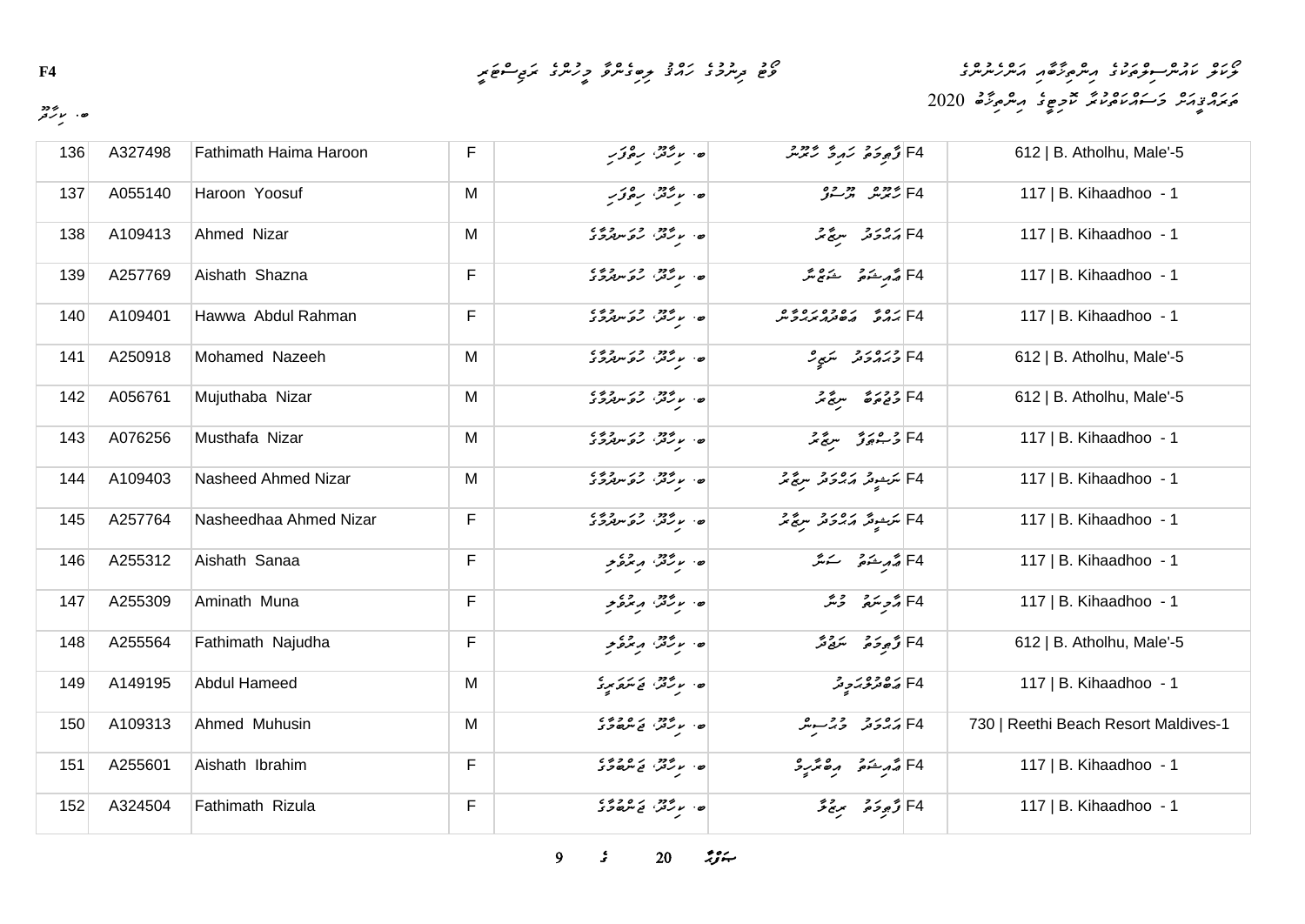*sCw7q7s5w7m< o<n9nOoAw7o< sCq;mAwBoEw7q<m; wBm;vB* م من المرة المرة المرة المرجع المرجع في المركبة 2020<br>مجم*د المريض المربوط المربع المرجع في المراجع المركبة* 

| 153 | A109306 | Abdulla Muaz       | M           | ه· بارتو، بابر مرد و »                         | F4 مَرْحَمْرَاللَّهُ وَمَرْمَر                                                                                          | 117   B. Kihaadhoo - 1    |
|-----|---------|--------------------|-------------|------------------------------------------------|-------------------------------------------------------------------------------------------------------------------------|---------------------------|
| 154 | A109307 | Aishath Fareeda    | F           | ه· بارتو، بابر مرد و »                         | F4 مُدمِسْدَة وَمِرِمَّر                                                                                                | 117   B. Kihaadhoo - 1    |
| 155 | A109304 | Ali Muaz           | M           | ه . بارتو، بابر باره د                         | F4 <i>جَمْعِي حَمَّةُ وَ</i>                                                                                            | 117   B. Kihaadhoo - 1    |
| 156 | A255290 | Hussain Muaz       | M           | ه ، بارته بایر مرده                            | F4 بر شهر شهر حصیح                                                                                                      | 117   B. Kihaadhoo - 1    |
| 157 | A110898 | Zaeema Moosa       | $\mathsf F$ | ه . بارته با بر مرد و .                        | $23$ $5\%$ F4                                                                                                           | 117   B. Kihaadhoo - 1    |
| 158 | A324505 | Ahmed Shinan       | M           | ه۰ بورود بورود و                               | F4 <i>225 هي شومگريگر</i>                                                                                               | 117   B. Kihaadhoo - 1    |
| 159 | A256248 | Mariyam Gaasim     | F           | ه۰ برگرد برگردی<br>۰۰ برگش برگردی              | F4 كى <i>مەندى تى</i> سەر                                                                                               | 117   B. Kihaadhoo - 1    |
| 160 | A109370 | Ahmed Shareef      | M           | ه برگرد و ۲۵۵۰۰<br>۱۵ برگر برگرس               | F4 كەش <sup>ى</sup> تەكەنتى قىلىنى ئىشتىر ئىشتىر ئىشتى ئىشتى ئىشتا ئىشتى ئىشتى ئىشتى ئىشتى ئىشتى ئىشتى ئىشتى ئىشتى ئىشت | 117   B. Kihaadhoo - 1    |
| 161 | A324509 | Aishath Suha Ahmed | F           | ه . بارود و ، ه و د ،<br>ه . بارتو، با بوسربور | F4 مەم ئىسىم ھەر ئەرەر د                                                                                                | 117   B. Kihaadhoo - 1    |
| 162 | A256128 | Ali Shafeeq        | M           | ه رسمه و ده دوه<br>ه رسمه رسمبرس               | F4 <i>۾َ جِ</i> شَمَرِ تَرُ                                                                                             | 117   B. Kihaadhoo - 1    |
| 163 | A080055 | Mariyam Shaheera   | $\mathsf F$ | ه رود ده ده.<br>ه رگز                          | F4 وَيَرْدَرُوْ شَرِيْرٌ                                                                                                | 117   B. Kihaadhoo - 1    |
| 164 | A081886 | Saama Ibrahim      | F           | ه . بارگان ده ده ده<br>ه . بارگان با برسرگری   | F4 جَرَّ م <i>ِ مَعْرُبِ</i> حَ                                                                                         | 612   B. Atholhu, Male'-5 |
| 165 | A109427 | Zahidha Ibrahim    | F           | ه رسمان ده وره ورون<br>د رسمان رسمان در در     | F4 تج برقد م <i>ن تج</i> بر مح                                                                                          | 612   B. Atholhu, Male'-5 |
| 166 | A109417 | Abdulla Faisal     | M           | ه رنگر و در د                                  | F4 كەھەرللە ق <i>ەربى</i> گە                                                                                            | 612   B. Atholhu, Male'-5 |
| 167 | A138900 | Adam Saeed         | M           | ه برگتر، و در م                                | F4 جُمْعَرْ سَمَ <i>وِ</i> مْر                                                                                          | 117   B. Kihaadhoo - 1    |
| 168 | A256011 | Ahmed Favaaz       | M           | ه ، پارژه ووړی                                 | F4 كەندى ئەرمە                                                                                                          | 117   B. Kihaadhoo - 1    |
| 169 | A256018 | Aishath Inasa      | F           | ه ، پارته ووړي                                 | F4 مەمرىشىق بەيتىرىشە                                                                                                   | 117   B. Kihaadhoo - 1    |

 $10$  *s*  $20$  *n***<sub>s</sub>** $\infty$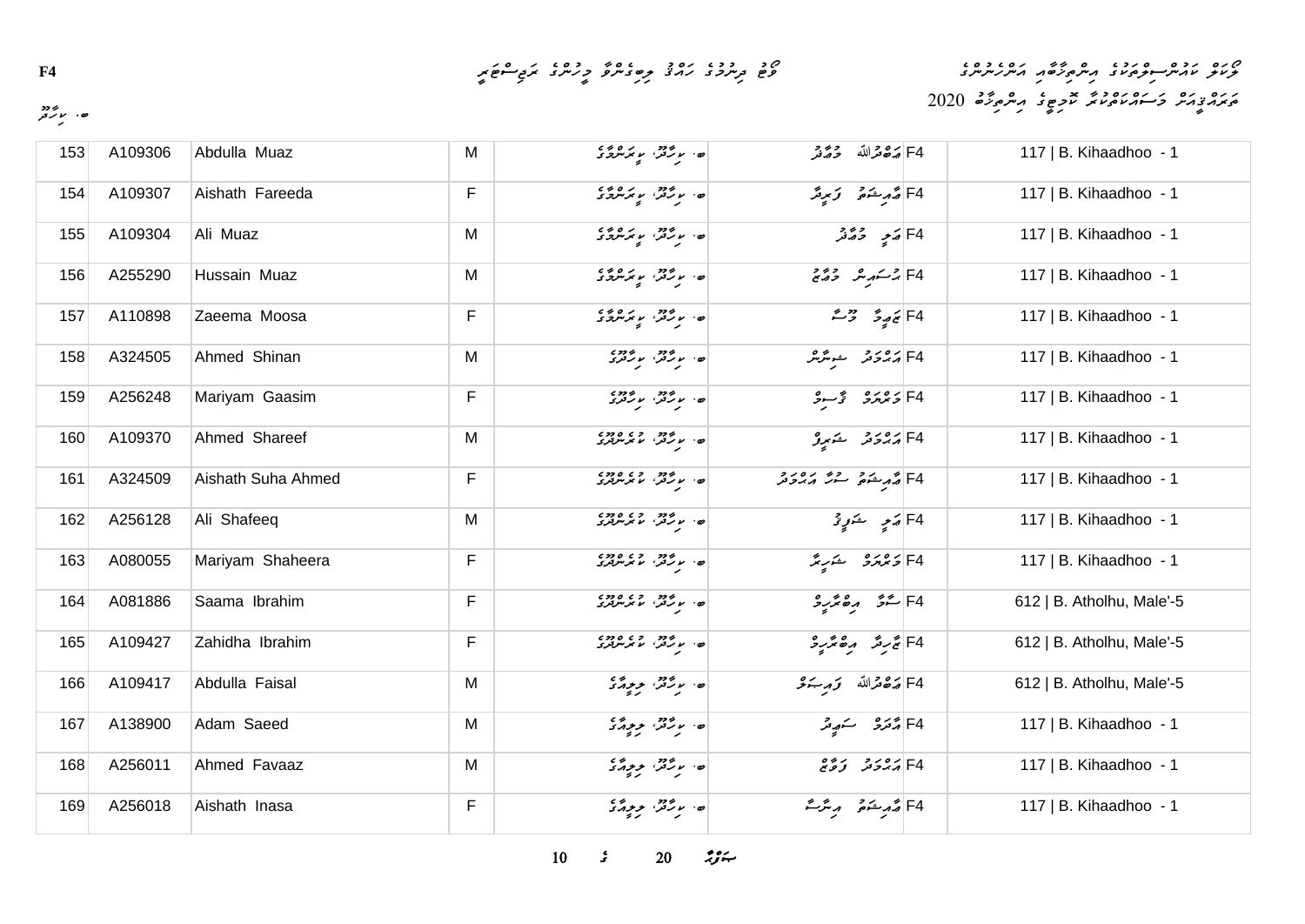*sCw7q7s5w7m< o<n9nOoAw7o< sCq;mAwBoEw7q<m; wBm;vB* م من المرة المرة المرة المرجع المرجع في المركبة 2020<br>مجم*د المريض المربوط المربع المرجع في المراجع المركبة* 

| 170 | A256021 | Ali Faruhaan        | M           | ه ، پارته ووړي                                                                                        | F4 <i>جَجِ وَيَرْتَ</i> سُ            | 117   B. Kihaadhoo - 1 |
|-----|---------|---------------------|-------------|-------------------------------------------------------------------------------------------------------|---------------------------------------|------------------------|
| 171 | A256017 | Fathimath Mansoodha | F           | ه رنگی و دره                                                                                          | F4 ژ <sub>نجو</sub> رَیْ دَیْرْمِیْشَ | 117   B. Kihaadhoo - 1 |
| 172 | A325218 | Hussain Faazil      | M           | ه رنگی و دره                                                                                          | F4 پرکسمبر و گرم تو                   | 117   B. Kihaadhoo - 1 |
| 173 | A256019 | Mohamed Farish      | M           | ه رنگی و دره                                                                                          | F4 وَيَرْدُونَرْ وَيَرِثْ             | 117   B. Kihaadhoo - 1 |
| 174 | A109335 | Ramza Abdul Azeez   | F           | ه رنگی و درو                                                                                          | F4 ترویج مص <i>فردمی</i> ج            | 117   B. Kihaadhoo - 1 |
| 175 | A255823 | Aishath Sofa        | $\mathsf F$ | ە ، بەرگەن ئۇيونكىتىلىر                                                                               | F4 مُصِنْعَة جَوَّرَ                  | 117   B. Kihaadhoo - 1 |
| 176 | A324500 | Aminath Haifa       | $\mathsf F$ | ھ ، بار دو گھرين ملابله عليه جي الله جي بار بلابله عليه جي الله جي الله جي الله عليه الله عليه الله ا | F4 مُتَّحِسَمُ مَدِيَّ                | 117   B. Kihaadhoo - 1 |
| 177 | A109373 | Fathimath Rizana    | F           | ە ، بەرگەن ئۇيدىكەتلىر                                                                                | F4 زَّەپرىقى ئىرتى ئىر                | 117   B. Kihaadhoo - 1 |
| 178 | A094460 | Moosa Anwar         | M           | ھ ، بار دو گھرين ملابله عليه جي الله جي بار بلابله عليه جي الله جي الله جي الله عليه الله عليه الله ا | F4 2 يومبر مريد بر                    | 117   B. Kihaadhoo - 1 |
| 179 | A109425 | Ahmed Mohamed       | M           | ه ، پارتمر، وګو پروی                                                                                  | F4 ג׳כ <i>בג ברי</i>                  | 117   B. Kihaadhoo - 1 |
| 180 | A257934 | Aishath Azuleefa    | $\mathsf F$ | ە ، بارتى، ئۇ ئويرۇ ئ                                                                                 | F4 مَّ مِ شَمَّع مَ تَمْ مِ مِّرْ     | 117   B. Kihaadhoo - 1 |
| 181 | A257937 | Fathimath Raufa     | F           | ه ، بارته د و برود                                                                                    | F4 وَجِعَةٍ مَهْدَوٌ                  | 117   B. Kihaadhoo - 1 |
| 182 | A109404 | Hawwa Aboobakuru    | F           |                                                                                                       |                                       | 117   B. Kihaadhoo - 1 |
| 183 | A257935 | Hussain Saamir      | M           | ه بارده ورود                                                                                          | F4 پُرڪوپر هندي ڪوپر                  | 117   B. Kihaadhoo - 1 |
| 184 | A109365 | Madheeha Ahmed      | F           | ه ، پارتز، د و برود                                                                                   | F4   دَمِيدٌ   دَيْرَوَتْرُ           | 117   B. Kihaadhoo - 1 |
| 185 | A257932 | Mohamed Shujau      | M           | ە ، بارتى، ئۇ ئويرۇ ئ                                                                                 | F4 ورەر د دەرد                        | 117   B. Kihaadhoo - 1 |
| 186 | A110895 | Sharafiyya Ahmed    | F           | صريح المردوج على المركزي كانت المركزي                                                                 | F4 ش <i>ەتتۇرمى مەدە</i> تتە          | 117   B. Kihaadhoo - 1 |

 $11$  *s* 20 *if*<sub>s</sub>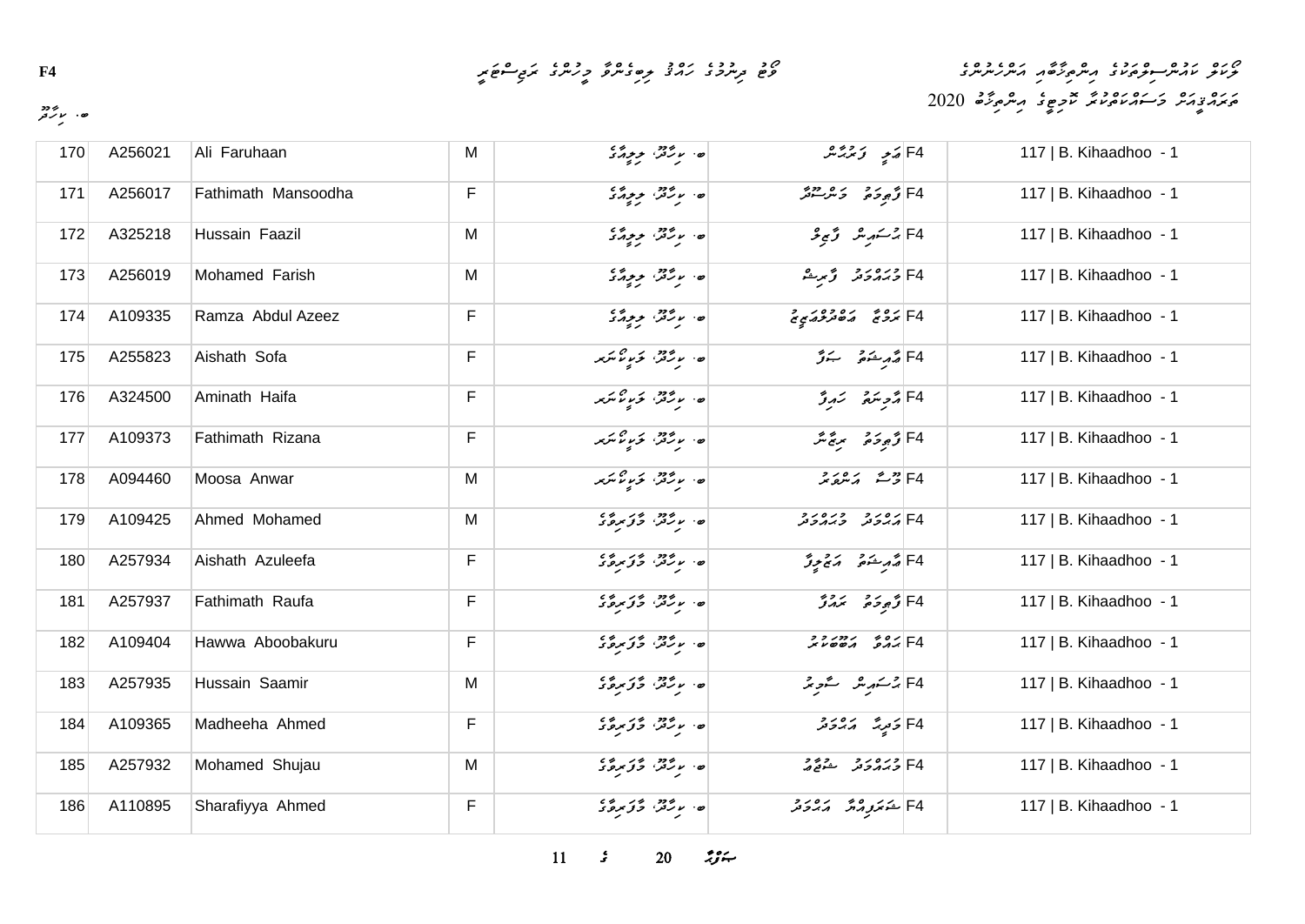*sCw7q7s5w7m< o<n9nOoAw7o< sCq;mAwBoEw7q<m; wBm;vB* م من المرة المرة المرة المرجع المرجع في المركبة 2020<br>مجم*د المريض المربوط المربع المرجع في المراجع المركبة* 

| 187 | A099541 | Zunaira Ahmed       | $\mathsf F$ | ە ، بەرتە ئۇكەبرى                                                                                                                                                                                                                                                                                                            | F4 يخ <i>سَمدِ بَرَّ مَدُونَد</i> ِ   | 117   B. Kihaadhoo - 1    |
|-----|---------|---------------------|-------------|------------------------------------------------------------------------------------------------------------------------------------------------------------------------------------------------------------------------------------------------------------------------------------------------------------------------------|---------------------------------------|---------------------------|
| 188 | A325217 | Aishath Reesha      | $\mathsf F$ | ە ، بەرتىر، ئەنزىك                                                                                                                                                                                                                                                                                                           | F4 صَّمِرِ شَمَعُ مَ سِتَّةً          | 117   B. Kihaadhoo - 1    |
| 189 | A327495 | Aminath Shifula     | $\mathsf F$ | ە بەر ئۆز، ئەبۇر ھ                                                                                                                                                                                                                                                                                                           | F4 مُرْحِسَمُ شِوْرٌ مُحَ             | 117   B. Kihaadhoo - 1    |
| 190 | A126227 | Ismail Mohamed      | M           | ە بەر ئۆز ئەبەر ئە                                                                                                                                                                                                                                                                                                           | F4 مِـــْمَرَّمِهِ عَــَ مِرَهْ مَرَّ | 117   B. Kihaadhoo - 1    |
| 191 | A109312 | Nahudiyya Aboobakur | $\mathsf F$ | ھ. س <i>گري جو چي</i>                                                                                                                                                                                                                                                                                                        | F4 سرگرمرمگر مقصومتر                  | 117   B. Kihaadhoo - 1    |
| 192 | A081889 | Ahmed Adil          | M           | ه پر برگټر، چرمنځ                                                                                                                                                                                                                                                                                                            | F4 <i>جُهُدُو بُلَّا جُ</i> مِيو      | 117   B. Kihaadhoo - 1    |
| 193 | A327501 | Aishath Fazulee     | F           | ە بىر ئۆز، جەنئى                                                                                                                                                                                                                                                                                                             | F4 صَمِي شَمَعَ وَيَحْ مِي بِ         | 117   B. Kihaadhoo - 1    |
| 194 | A257539 | Shara Moosa         | $\mathsf F$ | ھ بار دی چاہی                                                                                                                                                                                                                                                                                                                | $23$ $22$ F4                          | 117   B. Kihaadhoo - 1    |
| 195 | A258052 | Ahmed Samee         | M           | $\begin{array}{cc} 0 & 0 & 0 & 0 & 0 \\ 0 & 0 & 0 & 0 & 0 \\ 0 & 0 & 0 & 0 & 0 \\ 0 & 0 & 0 & 0 & 0 \\ 0 & 0 & 0 & 0 & 0 \\ 0 & 0 & 0 & 0 & 0 \\ 0 & 0 & 0 & 0 & 0 \\ 0 & 0 & 0 & 0 & 0 \\ 0 & 0 & 0 & 0 & 0 \\ 0 & 0 & 0 & 0 & 0 \\ 0 & 0 & 0 & 0 & 0 \\ 0 & 0 & 0 & 0 & 0 & 0 \\ 0 & 0 & 0 & 0 & 0 & 0 \\ 0 & 0 & 0 & 0 &$ | F4 <i>ډېر دی سگ</i> و <sub>نې</sub>   | 117   B. Kihaadhoo - 1    |
| 196 | A258051 | Ameenath Maldha     | F           | ۰۰ برگر، وگورونگر                                                                                                                                                                                                                                                                                                            | F4 أ <i>وَجِسَمْ وَوْمَّ</i> رُ       | 612   B. Atholhu, Male'-5 |
| 197 | A258045 | Aminath Nahida      | $\mathsf F$ | ه برگرد و ۵۵۷ و.                                                                                                                                                                                                                                                                                                             | F4 مُجْرِسَمْ مِنْ سَرْرِمَّدُ        | 117   B. Kihaadhoo - 1    |
| 198 | A110900 | Fathimath Shamsiyya | F           | ه برتر، وه یوهٔ                                                                                                                                                                                                                                                                                                              | F4 <i>وَّجِعَة حَذَّوْ بِهِمْ</i> دَّ | 117   B. Kihaadhoo - 1    |
| 199 | A324229 | Haleemath Nuhaa     | F           |                                                                                                                                                                                                                                                                                                                              | F4 بربرة مرتز                         | 117   B. Kihaadhoo - 1    |
| 200 | A258040 | Hawwa Gasim         | F           | ه برگر دوم وه                                                                                                                                                                                                                                                                                                                | $3 - 3$ $3 - 2$ $5 - 1$               | 117   B. Kihaadhoo - 1    |
| 201 | A324498 | Khadeeja Huda       | $\mathsf F$ | ه ، پارگز، وی پروگر                                                                                                                                                                                                                                                                                                          | F4 زَمرِيحٌ     رُمَّرٌ               | 117   B. Kihaadhoo - 1    |
| 202 | A258047 | Mariyam Naasiha     | F           | ه ، بارگر، وه عمومٌ                                                                                                                                                                                                                                                                                                          | F4 وَيُرْمَرُوْ مُرْسِدَّرٌ           | 117   B. Kihaadhoo - 1    |
| 203 | A258048 | Mohamed Saeedh      | M           | ە· بەرتىر، ئەھ ترە ئى                                                                                                                                                                                                                                                                                                        | F4 <i>3222 كەي</i> تر                 | 117   B. Kihaadhoo - 1    |

 $12$  *s*  $20$  *i*<sub>s</sub> $\approx$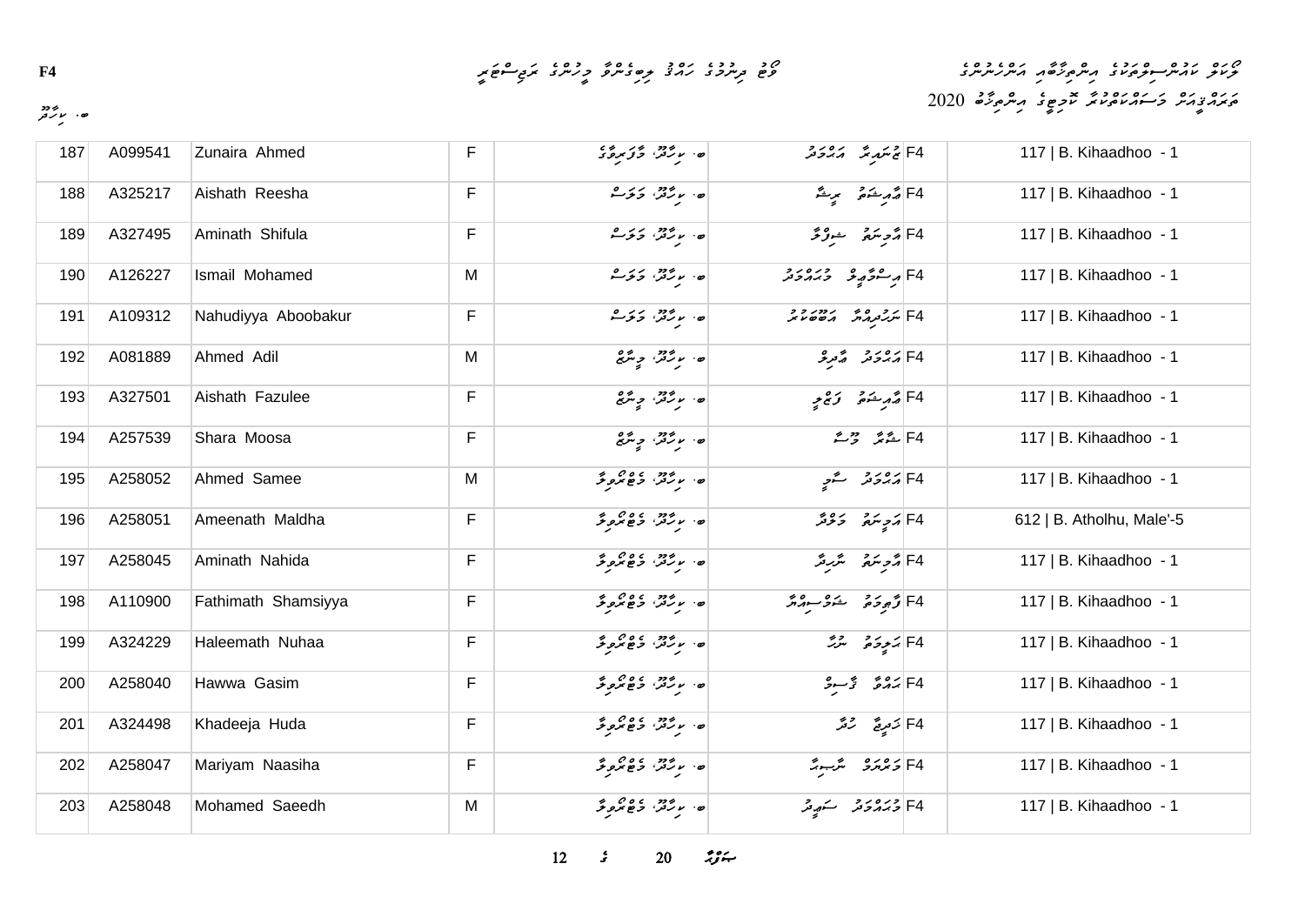*sCw7q7s5w7m< o<n9nOoAw7o< sCq;mAwBoEw7q<m; wBm;vB* م من المرة المرة المرة المرجع المرجع في المركبة 2020<br>مجم*د المريض المربوط المربع المرجع في المراجع المركبة* 

| 204 | A258044 | <b>Thuththu Manik</b> | M            |                             | F4 ۾ ۾ جو حريبر                           | 117   B. Kihaadhoo - 1      |
|-----|---------|-----------------------|--------------|-----------------------------|-------------------------------------------|-----------------------------|
| 205 | A121950 | Ahmed Nizaru          | M            | ه ، بارتو، و بوسوی          | F4 <i>مَدْوَمْنَ سِيُّ مِ</i> ّ           | 117   B. Kihaadhoo - 1      |
| 206 | A077853 | Aminath Murushidha    | $\mathsf F$  | ه رود و دره د               | F4 أَمَّ <i>حِينَ مَعْ حَمَّدْ حَوْمَ</i> | 117   B. Kihaadhoo - 1      |
| 207 | A256528 | Ahmed Irufan          | M            | ه باردو دوره<br>مسرد وسردره | F4 <i>ה</i> כפית ה <i>برق م</i> ر         | 117   B. Kihaadhoo - 1      |
| 208 | A256526 | Aishath Rifa          | $\mathsf{F}$ | ه روزه دور و                | F4 مُدمِشَمُ مِرَّزٌ                      | 117   B. Kihaadhoo - 1      |
| 209 | A325214 | Aminath Ishaa         | $\mathsf{F}$ | ھ بار دون دور دھ            | F4 مُجِسَعُ مِثْتُهُ                      | 117   B. Kihaadhoo - 1      |
| 210 | A100247 | Fathimath Nazima      | F            | ھ بار دون دور دھ            | F4 وَجِوَدَةٌ سَمْدِدَّ                   | 117   B. Kihaadhoo - 1      |
| 211 | A109390 | Areef Mohamed         | M            | ه۰ برگش وی و                | F4 كەيرۇ ئ <i>ۇنەۋەت</i> ر                | 117   B. Kihaadhoo - 1      |
| 212 | A064151 | Mohamed Gasim         | M            | ے ، سرگر وی ج               | F4 <i>35223</i> F4                        | 117   B. Kihaadhoo - 1      |
| 213 | A055309 | Amir Moosa            | M            | ە بەر ئۆز، ئىرى ئەر         | $23$ $25$ $5$ $5$ $74$                    | 664   Soneva Fushi Resort-1 |
| 214 | A109734 | Fathimath Leela       | $\mathsf{F}$ | ھ ، بار دو سرگر مر          | F4 وَج <i>ودَة</i> مِعَ                   | 117   B. Kihaadhoo - 1      |
| 215 | A109391 | Aishath Naila         | F            | ه ، برگټر، سربربو           | F4 مُدِيسَة مُدِيَّة                      | 117   B. Kihaadhoo - 1      |
| 216 | A076880 | Raafigu Mohamed       | M            | ه . رو دو.<br>ا             | F4 تُرُوِءٌ وَبَرَمُ وَمَرْ               | 117   B. Kihaadhoo - 1      |
| 217 | A047209 | Adnan Ibrahim         | M            | ھ بار دی شہر ک              | F4   مەمرىئرىتر   مەھەمگەرى<br>  F4       | 117   B. Kihaadhoo - 1      |
| 218 | A324501 | Aishath Shafa         | $\mathsf{F}$ | ه بورتو، مورد و             | F4 مُرمِسْمَ صُوَّرٌ                      | 117   B. Kihaadhoo - 1      |
| 219 | A109321 | Rabeea Moosa          | $\mathsf F$  | ھ بار دی شہر ک              | $23$ $20\sqrt{5}$ F4                      | 117   B. Kihaadhoo - 1      |
| 220 | A095433 | Ahmed Hassan          | M            | ه ، بارتو، چې ده ،          | F4 كەبروتىر كەشكەنلىر                     | 117   B. Kihaadhoo - 1      |

 $13$  *s*  $20$  *n***<sub>s</sub>** $\frac{2}{3}$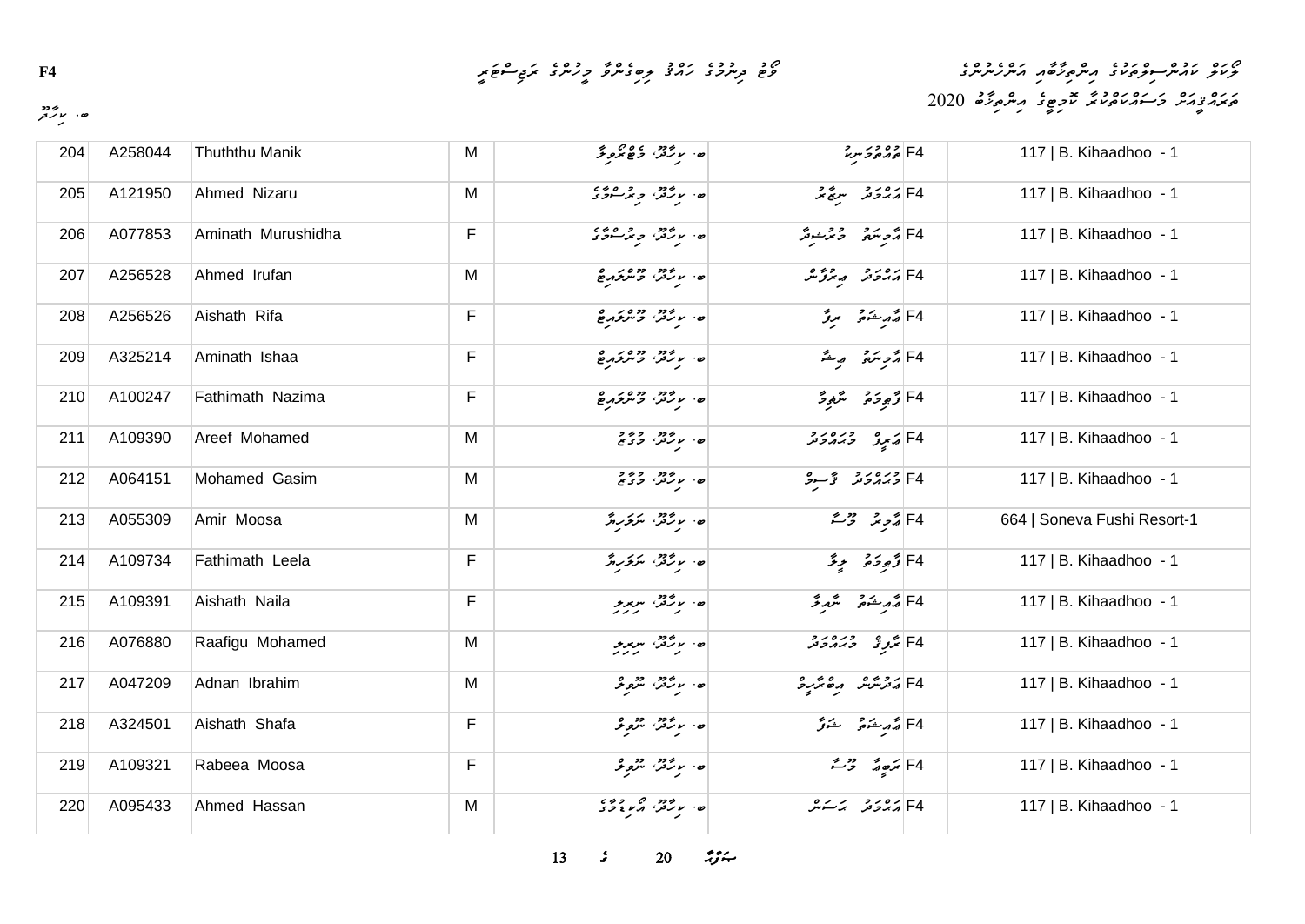*sCw7q7s5w7m< o<n9nOoAw7o< sCq;mAwBoEw7q<m; wBm;vB* م من المرة المرة المرة المرجع المرجع في المركبة 2020<br>مجم*د المريض المربوط المربع المرجع في المراجع المركبة* 

| 221 | A109414 | Aishath Fareesha     | $\mathsf F$ | ۰۰ روزه می دود و                                                                                                                                                                                                                                                                                                          | F4 صُرِحْتُمْ وَمَرِحَّةً                      | 117   B. Kihaadhoo - 1           |
|-----|---------|----------------------|-------------|---------------------------------------------------------------------------------------------------------------------------------------------------------------------------------------------------------------------------------------------------------------------------------------------------------------------------|------------------------------------------------|----------------------------------|
| 222 | A258073 | Fathimath Vajeehaa   | F           | ه بارته کاروه                                                                                                                                                                                                                                                                                                             | F4 و <i>ڳوڪو وَي</i>                           | 117   B. Kihaadhoo - 1           |
| 223 | A258069 | Haleema Ahmed        | F           | $\begin{pmatrix} 1 & 0 & 0 & 0 & 0 & 0 \\ 0 & 0 & 0 & 0 & 0 & 0 \\ 0 & 0 & 0 & 0 & 0 & 0 \\ 0 & 0 & 0 & 0 & 0 & 0 \\ 0 & 0 & 0 & 0 & 0 & 0 \\ 0 & 0 & 0 & 0 & 0 & 0 \\ 0 & 0 & 0 & 0 & 0 & 0 \\ 0 & 0 & 0 & 0 & 0 & 0 \\ 0 & 0 & 0 & 0 & 0 & 0 \\ 0 & 0 & 0 & 0 & 0 & 0 & 0 \\ 0 & 0 & 0 & 0 & 0 & 0 & 0 \\ 0 & 0 & 0 & $ | F4 كيووً كەردۇر                                | 117   B. Kihaadhoo - 1           |
| 224 | A109415 | Hassan Siraj         | M           | 55222.                                                                                                                                                                                                                                                                                                                    | F4   پرسته شهر سو پر قیح                       | 117   B. Kihaadhoo - 1           |
| 225 | A324234 | Hussain Nuhaadh      | M           | 5524, 5524                                                                                                                                                                                                                                                                                                                | F4 پر کے مریکہ میر شریکہ                       | 612   B. Atholhu, Male'-5        |
| 226 | A258071 | Ibrahim Nadeem       | M           | ه ، بارته ، دبا وه ،<br>ه ، بارته ، دبا و در                                                                                                                                                                                                                                                                              | F4 <sub>مر</sub> ھ <i>مُرْرِ</i> وْ سَمَبِرِوْ | 117   B. Kihaadhoo - 1           |
| 227 | A109392 | Mohamed Zuhuree      | M           | ه ، بارته ، دبا وه ،<br>ه ، بارته ، دبا و در                                                                                                                                                                                                                                                                              | F4 <i>\$22.25 ج3ي</i> ر                        | 117   B. Kihaadhoo - 1           |
| 228 | A109416 | Ratheeba Moosa       | $\mathsf F$ | 5524, 5524                                                                                                                                                                                                                                                                                                                | $23$ $\approx$ $5\sqrt{5}$ F4                  | 117   B. Kihaadhoo - 1           |
| 229 | A093003 | Abdul Razzag Yoosuf  | M           | ھ ، بار جي عجي سا                                                                                                                                                                                                                                                                                                         | F4 בסתפרים ברכם                                | 117   B. Kihaadhoo - 1           |
| 230 | A258036 | Aishath Fazuna       | F           | ە بەر ئۇزا ئۇيرىش                                                                                                                                                                                                                                                                                                         | F4 مەم ئىسىم ئىس ئىقى                          | 117   B. Kihaadhoo - 1           |
| 231 | A324511 | Ali Anees            | M           | ھ ، پارچين کو برگ                                                                                                                                                                                                                                                                                                         | F4 کھ پو مقبر پر                               | 117   B. Kihaadhoo - 1           |
| 232 | A258035 | Aminath Zidhna       | $\mathsf F$ | ە بەر ئۇن ئۇيرىش                                                                                                                                                                                                                                                                                                          | F4 مُرْحِسَمُ بِمِمْتُر                        | 117   B. Kihaadhoo - 1           |
| 233 | A258037 | Hussain Ikleel       | M           | ھ ، پارچ کی بورے                                                                                                                                                                                                                                                                                                          | F4 پرڪوپٽر اوپٽمبرچو                           | 117   B. Kihaadhoo - 1           |
| 234 | A110828 | Mariyam Azleena      | $\mathsf F$ | ە بەر ئۇزا ئۇ بورگ                                                                                                                                                                                                                                                                                                        | F4 <i>وَبُرْمُرْدَ دَچْ بِهُدَ</i> ّ           | 117   B. Kihaadhoo - 1           |
| 235 | A109383 | Raziyya Abdul Hakeem | $\mathsf F$ | ە بەر ئۇزا ئۇ بورگ                                                                                                                                                                                                                                                                                                        | F4 بَرَسِيرٌ رَهُ <i>مِنْ دَرِيْدِ دِ</i>      | 117   B. Kihaadhoo - 1           |
| 236 | A258039 | Yoosuf Azuneel       | M           | ھ ، پارچين کو برگ                                                                                                                                                                                                                                                                                                         | F4 ټرختو کړې مريځ                              | 435   Summer Island Maldives - 1 |
| 237 | A109421 | Abdul Hadee Gasim    | M           | ە ، بەرگە ، ئۇ شەس ۋە ئەر                                                                                                                                                                                                                                                                                                 | F4   رَەدە بَحر تَحْ سِوتْر                    | 117   B. Kihaadhoo - 1           |

 $14$  *s*  $20$  *i*<sub>s</sub> $\approx$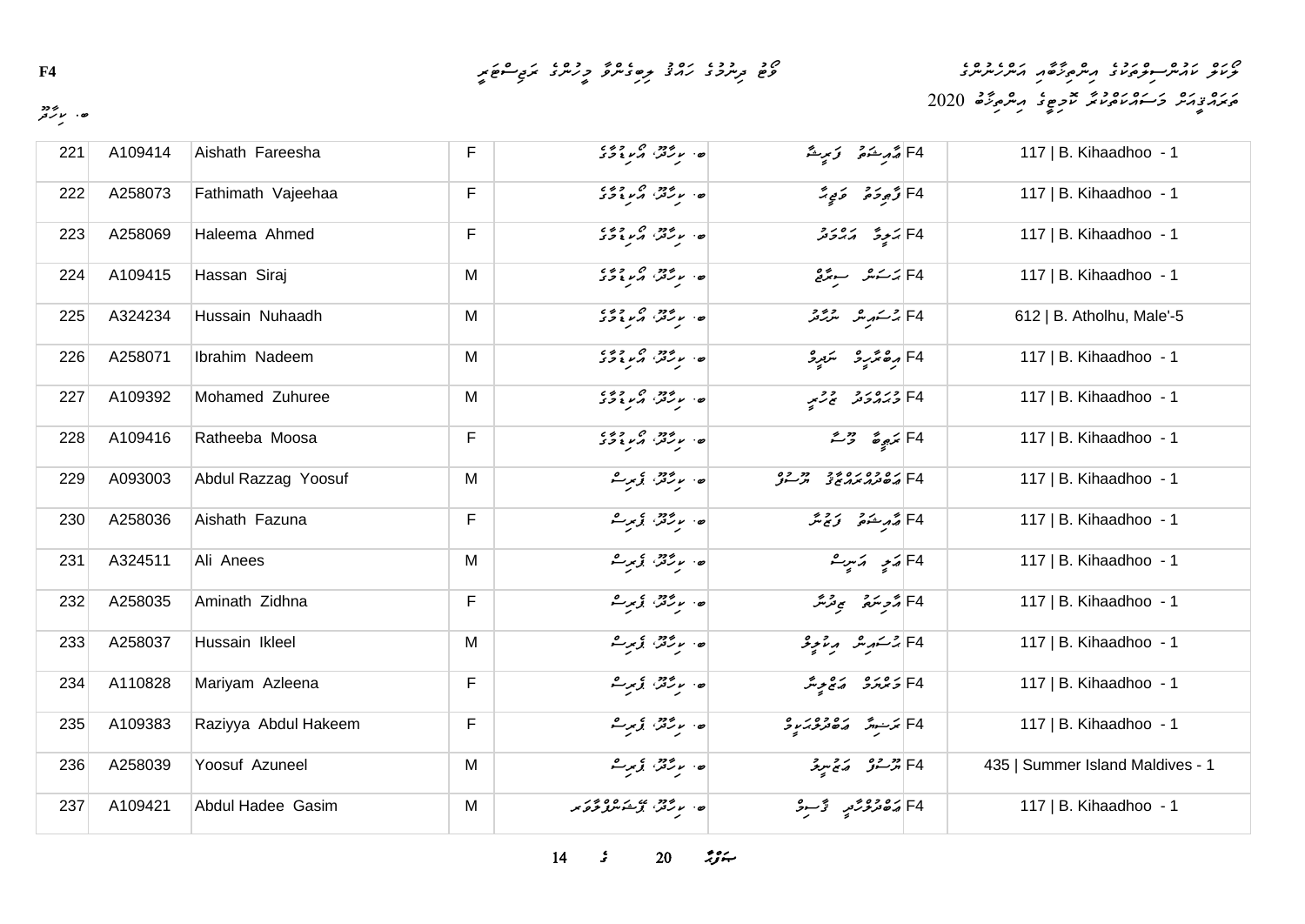*sCw7q7s5w7m< o<n9nOoAw7o< sCq;mAwBoEw7q<m; wBm;vB* م من المرة المرة المرة المرجع المرجع في المركبة 2020<br>مجم*د المريض المربوط المربع المرجع في المراجع المركبة* 

| 238 | A257521 | Ahmed Irushad        | M            |                                                       | F4 كەبرى تەر بەير ئىشكىر           | 731   Dusit Tani Maldives-1           |
|-----|---------|----------------------|--------------|-------------------------------------------------------|------------------------------------|---------------------------------------|
| 239 | A109380 | Aishath Rashida      | F            | ە بەر بۇ ئەسىر ئەرەبىر                                | F4 مَگرمِشَمَّة مَحْرَشُومَّدُ     | 117   B. Kihaadhoo - 1                |
| 240 | A257508 | Fathimath Raheema    | F            | ە بەر دەر بەر ەەھەر<br>تەر بەر دىكى بۇ شەس ئەتىرى بىر | F4 وَج <i>وحَمْ بَرَبِ</i> وَّ     | 117   B. Kihaadhoo - 1                |
| 241 | A257510 | Hawwa Zahira         | F            | ە . بارتىر، ئۇشەملەتمەتلىر                            | F4 يَرْدُوَّ بِحَ بِ               | 612   B. Atholhu, Male'-5             |
| 242 | A109388 | Maryam Waheeda       | F            | ە بەر بۇ ئەسىر ئەرەبىر                                | F4 كى <i>بەر ئارى</i> گە           | 117   B. Kihaadhoo - 1                |
| 243 | A257502 | Mohamed Rabeeu       | M            | ەسىر ئەرەپ بەر مەدەبىر                                | F4 322.3 برَصِ 2                   | 378   Hithadhoo Ehenihen - 1          |
| 244 | A257523 | Saaidaa Abdul Haadee | F            | ە . بارگىر، ئۇشەملەت بەر                              | F4 گەرى <i>گە ھەمرى مەي</i> ر      | 117   B. Kihaadhoo - 1                |
| 245 | A250915 | Zeena Abdul Hadhee   | F            | ە بەر بۇ ئەسىر ۋە ئەر                                 | F4 ىم ئىگە مەھەر <i>ى بىرى</i> تور | 117   B. Kihaadhoo - 1                |
| 246 | A109423 | Ahmed Shathir        | M            | ه . بارود ده د ده.<br>ه . بارتر، مرونا برو د          | F4 <i>مكرونر</i> مت <i>نهونر</i>   | 117   B. Kihaadhoo - 1                |
| 247 | A109309 | Aminath Saamiya      | $\mathsf{F}$ | ه ، بار دو بره بار ده و                               | F4 مُجْرِسَمُ مُجَرِمٌرُ           | 117   B. Kihaadhoo - 1                |
| 248 | A109334 | Iyaz Adam            | M            | ه بارود ده دره.<br>ه بارتر، برونابرد د                | F4 ۾ پڙيئے گھري                    | 117   B. Kihaadhoo - 1                |
| 249 | A100246 | Liusha Adam          | F            | ه ، پاره ده ده د ده                                   | F4 ج <sup>و</sup> رشة دمخرد        | 117   B. Kihaadhoo - 1                |
| 250 | A109366 | Ali Najeeb           | M            | פי עלכבי ממשים.<br>פי עלטי מייטאוני                   | F4 <i>ڇُجِ سَهِ</i> ءَ             | 117   B. Kihaadhoo - 1                |
| 251 | A255739 | Hussain Ashfaq       | M            | ه رود روبرده<br>ه رگز                                 | F4 پرڪ <i>مبر پر پر شوق ت</i> ح    | 730   Reethi Beach Resort Maldives-1  |
| 252 | A109406 | Mohamed Jameel       | M            | ه رود روبرده<br>۱۵ رامز                               | F4 \$ 3 محمد سي قريحه              | 409   Royal Island Resort and Spa - 1 |
| 253 | A109314 | Ameera Aboobakuru    | $\mathsf F$  | ە بەر ئۇچ بېرۇسكەر ؟                                  | $2222$ $25$                        | 117   B. Kihaadhoo - 1                |
| 254 | A105333 | Muruthala Nizar      | M            | ە بىر ئەچىق بىر ئۇسىدۇ.<br>مەسرىمىتى بىر ئۇسىدۇ.      | F4   جرىم ئىگە ئىس ئىم ئىر         | 117   B. Kihaadhoo - 1                |

 $15$  *s* 20  $20$  *n*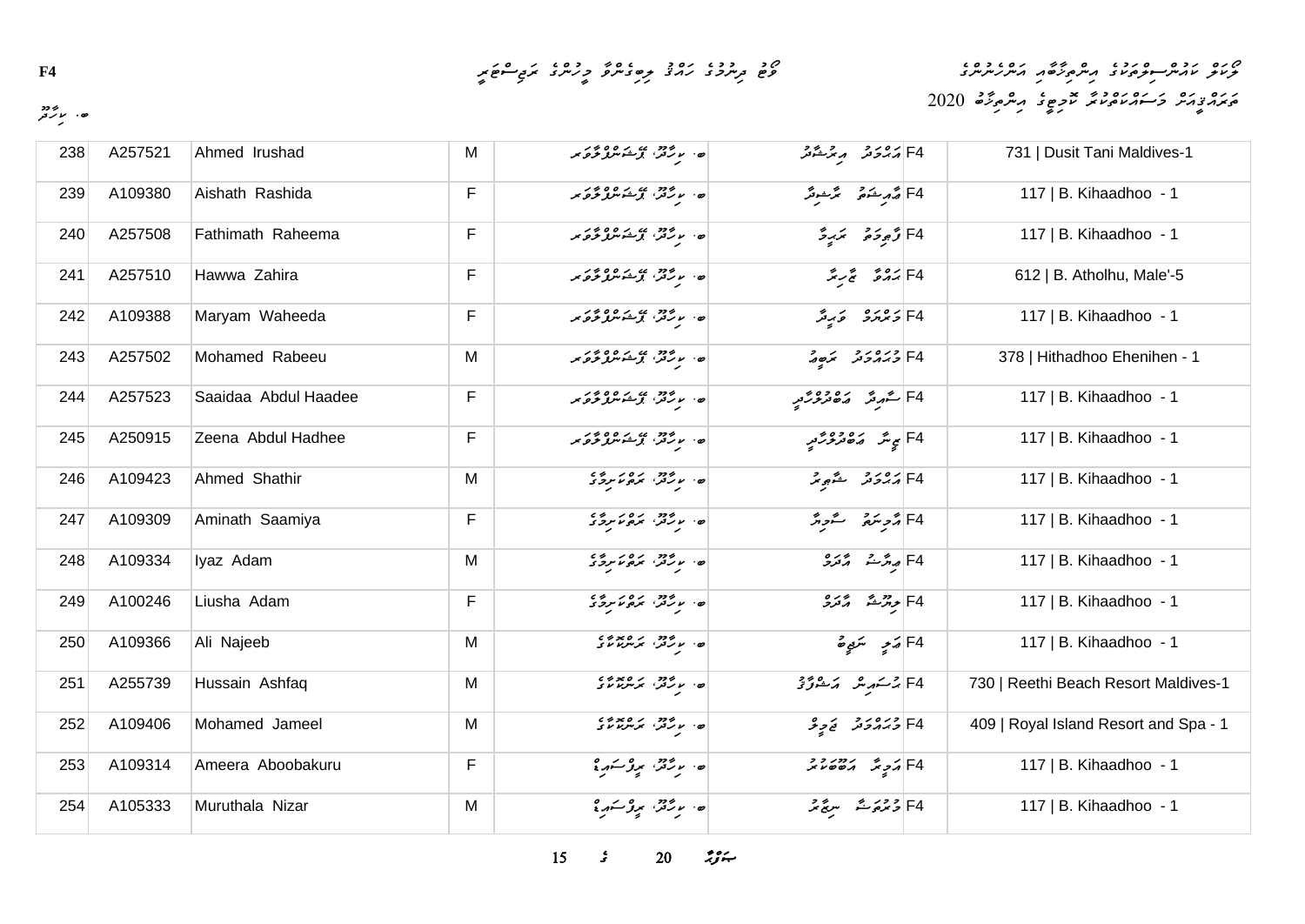*sCw7q7s5w7m< o<n9nOoAw7o< sCq;mAwBoEw7q<m; wBm;vB* م من المرة المرة المرة المرجع المرجع في المركبة 2020<br>مجم*د المريض المربوط المربع المرجع في المراجع المركبة* 

| 255 | A109397 | Khadeeja Ali       | F            | ه ، پارسی محمد و و د                                                                                                                                                                                                                                                                                                                                                                                                     | F4   زَمِرِيحٌ     رَمِرٍ                                                                            | 117   B. Kihaadhoo - 1                      |
|-----|---------|--------------------|--------------|--------------------------------------------------------------------------------------------------------------------------------------------------------------------------------------------------------------------------------------------------------------------------------------------------------------------------------------------------------------------------------------------------------------------------|------------------------------------------------------------------------------------------------------|---------------------------------------------|
| 256 | A109410 | Aboobakuru Mohamed | M            | صبح سر محمد المعرب و حر محر محر محر محر م                                                                                                                                                                                                                                                                                                                                                                                | $5,000$ $7,000$ $F4$                                                                                 | 117   B. Kihaadhoo - 1                      |
| 257 | A157780 | Ahmed Fayaz        | M            | ه ، بارژن بررؤی                                                                                                                                                                                                                                                                                                                                                                                                          | F4 كەبرى تەڭرىشە                                                                                     | 117   B. Kihaadhoo - 1                      |
| 258 | A324230 | Aishath Wafa       | $\mathsf F$  | ه باره در د کار<br>د بارگل برره د                                                                                                                                                                                                                                                                                                                                                                                        | F4 حَمدٍ مِنْتُمْ وَتَرَ                                                                             | 612   B. Atholhu, Male'-5                   |
| 259 | A258129 | Ali Suhail         | M            | ه پرترو بررؤی                                                                                                                                                                                                                                                                                                                                                                                                            | F4 <i>جَرِجِي سُمْرَو جُو</i>                                                                        | 432   Waldorf Astoria Maldives Ithaafushi - |
| 260 | A258127 | Fathmath Sama      | $\mathsf{F}$ | ە بىر ئەچ بىر بەكتى                                                                                                                                                                                                                                                                                                                                                                                                      | F4 وَجِعِدَةٌ سَنَرٌ                                                                                 | 117   B. Kihaadhoo - 1                      |
| 261 | A157779 | Mohamed Ayaz       | M            | صر سر محمد عرب عرب                                                                                                                                                                                                                                                                                                                                                                                                       | F4 دېرونه کې پړه                                                                                     | 284   Dh. Kudahuvadhoo - 1                  |
| 262 | A256357 | Ahmed Hamdhoon     | M            | ه باردو برسو                                                                                                                                                                                                                                                                                                                                                                                                             | F4 ג'מכנג הפניקיים                                                                                   | 117   B. Kihaadhoo - 1                      |
| 263 | A327499 | Hussain Layaan     | M            | ه باردو برسو                                                                                                                                                                                                                                                                                                                                                                                                             | F4 يُرْسَمبِ مَثَرَ حَبَّرْ مَثَر مِنْ الْمَرْسَرِ                                                   | 117   B. Kihaadhoo - 1                      |
| 264 | A250913 | Mohamed Nasih      | M            | ه . برگ <sup>ود</sup> بر م <sup>ه</sup>                                                                                                                                                                                                                                                                                                                                                                                  | F4 <i>جەممى بىر شىبەر ئى</i>                                                                         | 117   B. Kihaadhoo - 1                      |
| 265 | A256255 | Moosa Waheed       | M            | ھ پارچ پر دەپچ                                                                                                                                                                                                                                                                                                                                                                                                           | F4 فخر مَدِيرٌ                                                                                       | 117   B. Kihaadhoo - 1                      |
| 266 | A256005 | Zahida Yoosuf      | F            | ه پرتر پرسو                                                                                                                                                                                                                                                                                                                                                                                                              | F4 يُح پر مُثَرِ حَمْدِ مِنْ سِنْرُ مِنْ سِنْرُ مِنْ سِنْرُ مِنْ سِنْرُ مِنْ سِنْرُ مِنْ سِنْرُ مِنْ | 117   B. Kihaadhoo - 1                      |
| 267 | A082834 | Adam Mohamed       | M            | $\begin{bmatrix} 0 & \sqrt{2} & \sqrt{2} & \sqrt{2} & \sqrt{2} & \sqrt{2} & \sqrt{2} & \sqrt{2} & \sqrt{2} & \sqrt{2} & \sqrt{2} & \sqrt{2} & \sqrt{2} & \sqrt{2} & \sqrt{2} & \sqrt{2} & \sqrt{2} & \sqrt{2} & \sqrt{2} & \sqrt{2} & \sqrt{2} & \sqrt{2} & \sqrt{2} & \sqrt{2} & \sqrt{2} & \sqrt{2} & \sqrt{2} & \sqrt{2} & \sqrt{2} & \sqrt{2} & \sqrt{2} & \sqrt{2} & \sqrt{2} & \sqrt{2} & \sqrt{2} & \sqrt{2} & \$ | F4 څرم وره دي.                                                                                       | 117   B. Kihaadhoo - 1                      |
| 268 | A111003 | Ahmed Naseem       | M            | ھ ، بارگر ، برڪس                                                                                                                                                                                                                                                                                                                                                                                                         | F4 كەبرى كىم ئىر ئىرىدى كىلىدىن ئىر                                                                  | 117   B. Kihaadhoo - 1                      |
| 269 | A250917 | Aishath Nasmaa     | F            | ه برگزار میشوید.<br>۱۳۰                                                                                                                                                                                                                                                                                                                                                                                                  | F4 مەم ئىشقى سىر ئىسىمىتى<br>F4                                                                      | 612   B. Atholhu, Male'-5                   |
| 270 | A257582 | Aminath Najuma     | $\mathsf F$  | ھ ، بارگر ، برڪس                                                                                                                                                                                                                                                                                                                                                                                                         | F4 أَدَّمِ سَوَّجٍ مَسْتَعَمَّدُ                                                                     | 121   B. Eydhafushi - 1                     |
| 271 | A257580 | Ibrahim Waseem     | M            | ھ پر برقراء مرڪبري                                                                                                                                                                                                                                                                                                                                                                                                       | F4 <sub>م</sub> ەنگەر قىسو تىلىنى كىلىنى ئىس                                                         | 612   B. Atholhu, Male'-5                   |

 $16$  *s* 20  $20$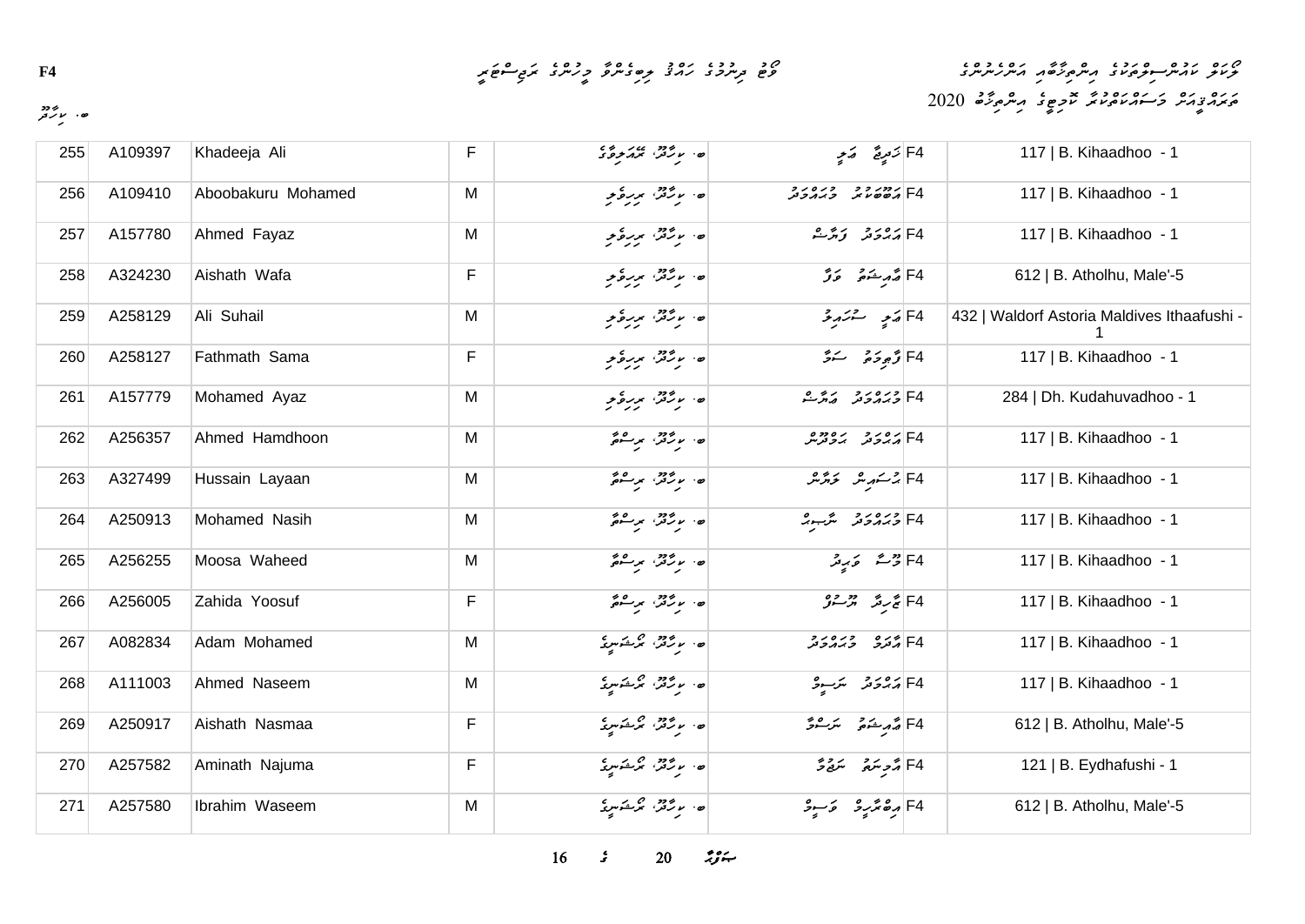*sCw7q7s5w7m< o<n9nOoAw7o< sCq;mAwBoEw7q<m; wBm;vB* م من المرة المرة المرة المرجع المرجع في المركبة 2020<br>مجم*د المريض المربوط المربع المرجع في المراجع المركبة* 

| 272 | A109696 | Mauroof Adam           | M           | ھ ، پارکن کرڪس                          | F4 50,000 مجرده                        | 117   B. Kihaadhoo - 1      |
|-----|---------|------------------------|-------------|-----------------------------------------|----------------------------------------|-----------------------------|
| 273 | A082905 | Mohamed Zubair         | M           | ە بىر ئۇچ ئى شەكىرى                     | F4 32022 3002                          | 117   B. Kihaadhoo - 1      |
| 274 | A109363 | Naseema Adam           | $\mathsf F$ | ە بارتىق ئۇيغانلىرى                     | F4 سَرَسِوتٌ مُرْتَدَّرٌ               | 121   B. Eydhafushi - 1     |
| 275 | A257578 | Nazmee Adam            | M           | ە بار ئۇزا ئۈشكەر ئا                    | F4 سَهْرٍ مُسَرَّد                     | 117   B. Kihaadhoo - 1      |
| 276 | A107635 | Aminath Sofoora        | F           | ے ہر تر دی گھری                         | F4 مُجِسَعَ جَمَعَ                     | 117   B. Kihaadhoo - 1      |
| 277 | A075020 | Hussain Nimal          | M           | ے ہر تر دی گھری                         | F4 يُرْسَمْ مِنْ سِرْدَ وَ             | 664   Soneva Fushi Resort-1 |
| 278 | A258032 | Mohamed Aneel          | M           | ە بەر قرىق سوھ <mark>ى بىر بى</mark> رى | F4 <i>32828 مكيو</i> نځ                | 731   Dusit Tani Maldives-1 |
| 279 | A255712 | Ahmed Ziyaadh          | M           | ە بەردى سەمرىرە                         | F4 <i>ג 25 جو پر چو</i>                | 117   B. Kihaadhoo - 1      |
| 280 | A066424 | Hussain Rasheed        | M           | ھ بار دوسرے میں دوسرے جات               | F4 پُرڪوپر ڪرشوٽر                      | 117   B. Kihaadhoo - 1      |
| 281 | A109320 | Ibrahim Zahir          | M           | ه باردو، سەمرور ه                       | F4 م <i>ِ هغَّرِ وَ</i> گَمَ <i>بِ</i> | 117   B. Kihaadhoo - 1      |
| 282 | A109319 | Maimoona Gasim         | $\mathsf F$ | ۰۰ بارور، سەمرورە                       | F4 <i>وَمِرْدُهُمْ</i> تَوْسِرْدُ      | 117   B. Kihaadhoo - 1      |
| 283 | A109317 | Mohamed Shahid         | M           | ھ بارتر، ڪمريزري                        | F4 <i>وُبَهُ وَمَدْ</i> ـ شَرِيْرُ     | 731   Dusit Tani Maldives-1 |
| 284 | A109316 | Mumthaz Zahir          | M           | ۰۰ برگر کرده و                          | F4 ووځ تج پر                           | 117   B. Kihaadhoo - 1      |
| 285 | A109318 | Saduna Zahir           | F           | ە· بارتر، سەمرور ھ                      | F4 ڪن <i>ورنگ چ</i> ڻ پر               | 117   B. Kihaadhoo - 1      |
| 286 | A255717 | Sajidha Zahir          | F           | ھ بارتر، ڪمبرخ م                        | F4 ڪ <sub>يمبر</sub> تج پ              | 117   B. Kihaadhoo - 1      |
| 287 | A255701 | Shadhiya Ibrahim Zahir | $\mathsf F$ | ۰۰ برتر، سەمرىرە                        | F4 شورتز م <i>وه ترب</i> و تم ب        | 117   B. Kihaadhoo - 1      |
| 288 | A109346 | Shahida Zahir          | $\mathsf F$ | ھ بار دو                                | F4 ڪمبرنگر گچ س <i>ب</i> گر            | 117   B. Kihaadhoo - 1      |

 $17$  *s*  $20$  *i*<sub>s</sub> $\approx$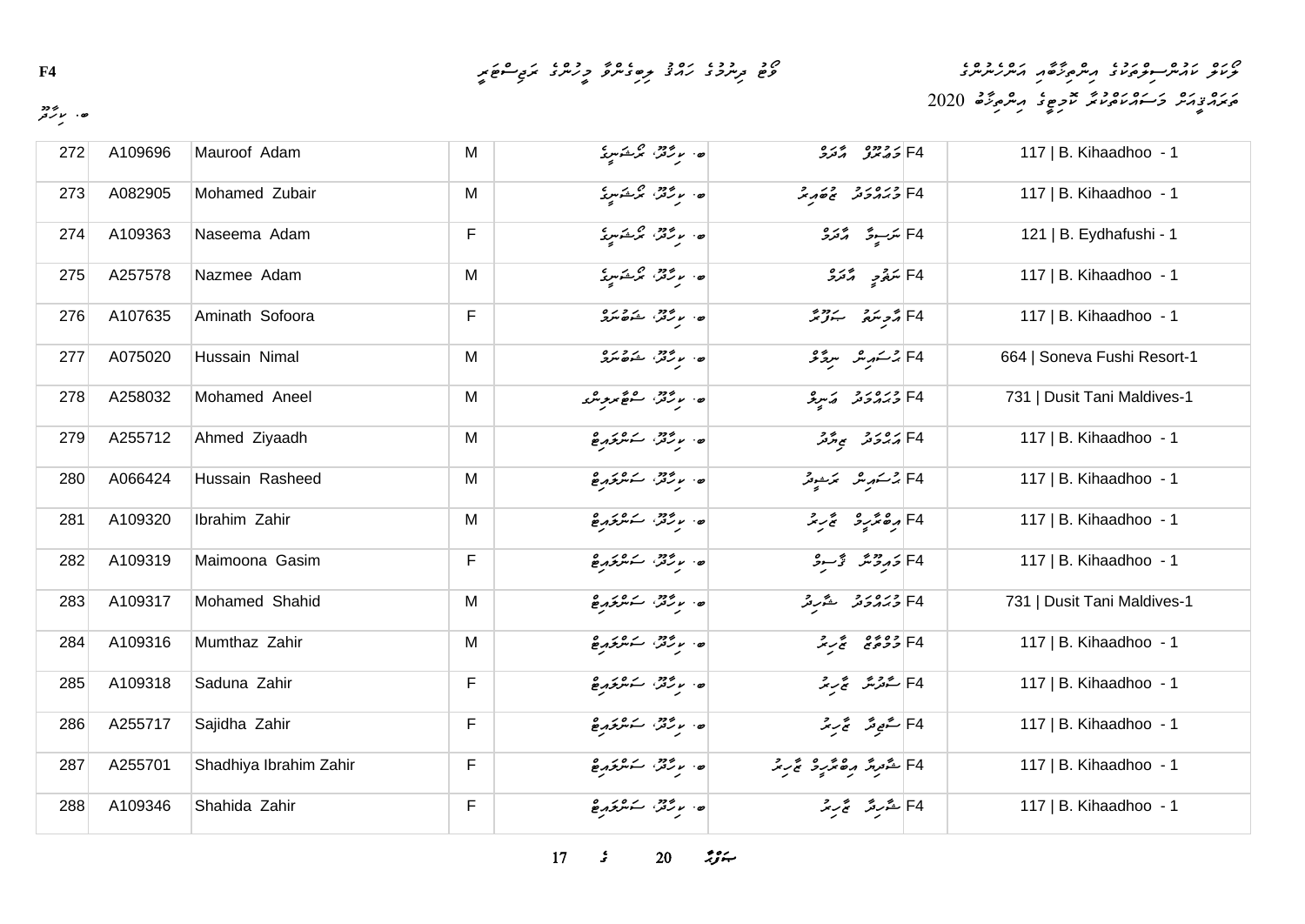*sCw7q7s5w7m< o<n9nOoAw7o< sCq;mAwBoEw7q<m; wBm;vB* م من المرة المرة المرة المرجع المرجع في المركبة 2020<br>مجم*د المريض المربوط المربع المرجع في المراجع المركبة* 

| 289 | A255719 | Shifana Zaahir   | F            | ھ برس سكركرو           | F4 شورٌ مَّذَ جَمْرٍ جَمْهِ                  | 117   B. Kihaadhoo - 1              |
|-----|---------|------------------|--------------|------------------------|----------------------------------------------|-------------------------------------|
| 290 | A257949 | Hassan Arushad   | M            | ه . بار دو . بار و ترو | F4 كەسكەش كەيمى ئىككەنتىر                    | 117   B. Kihaadhoo - 1              |
| 291 | A257947 | Ibrahim Nisham   | M            | ه . بارده کامومرو تری  | F4 مەھەر بولىدى سرىشى F4                     | 117   B. Kihaadhoo - 1              |
| 292 | A109378 | Mausooma Moosa   | $\mathsf F$  | ه ، بارگش ه موه مرد    | $2, 3, 2, 3$ F4                              | 121   B. Eydhafushi - 1             |
| 293 | A109379 | Shareefa Yoosuf  | $\mathsf{F}$ | ه ، بارگیل هم موفرد    | F4 شمېرتز تر <i>ه دو</i>                     | 117   B. Kihaadhoo - 1              |
| 294 | A109394 | Ahmed Naazim     | M            | ه برگتر، محسوم د       | F4 <i>جَدْدُ</i> جَمْدِ مُحْمَدِ حَمْدِ      | 612   B. Atholhu, Male'-5           |
| 295 | A258088 | Aishath Shifaza  | F            | ه برگزش می سرگام       | F4 مُرمِشَمُ مُورَّجٌ                        | 612   B. Atholhu, Male'-5           |
| 296 | A258089 | Ali Ziyaad       | M            | ه برنگر، مربوع         | F4 <i>ھَجِ</i> بِمِعَرَّمَتَر                | 612   B. Atholhu, Male'-5           |
| 297 | A109337 | Aminath Waheeda  | $\mathsf F$  | ه برگتر، محسوم د       | F4 مُتَّحِسَمَةً وَبِيَّتَرَ                 | 117   B. Kihaadhoo - 1              |
| 298 | A258091 | Hana Naeem       | $\mathsf{F}$ | ه برگزش می سره م       | F4 رَسٌ سَمِيرٌ                              | 612   B. Atholhu, Male'-5           |
| 299 | A067693 | Ibrahim Naeem    | M            | ه ، بارگیل می سره م    | F4 مەھەرى ئىر ئىمدى                          | 117   B. Kihaadhoo - 1              |
| 300 | A109343 | Mariyam Azza     | F            | ه برگتر، محسوم د       | $501025$ F4                                  | 117   B. Kihaadhoo - 1              |
| 301 | A256360 | Ahmed Ihusan     | M            | ه برگرد وری ه          | F4 كەبرى ھەر بەرگەنگەر                       | 117   B. Kihaadhoo - 1              |
| 302 | A324507 | Aminath Afa      | $\mathsf F$  | ه برگر وره ور          | F4 مُجِسَعَةً مَرَّزٌ                        | 612   B. Atholhu, Male'-5           |
| 303 | A109350 | Fathimath Yoosuf | $\mathsf F$  | ه ، پارتو، دری ه       | F4 زَ <sub>جو</sub> حَ هُ مَرْ <i>- بِنْ</i> | 117   B. Kihaadhoo - 1              |
| 304 | A256361 | Hussain Eaman    | M            | ه برگرد وری ه          | F4 يُرْسَمْ مِنْ مِرْمَسْرِ                  | 408   Milaidhoo Island Maldives - 1 |
| 305 | A256347 | Mariyam Aroosha  | F            | ه پرتر دری ه           | F4 كو بردير كار ديو بر                       | 117   B. Kihaadhoo - 1              |

 $18$  *s* 20 *i*<sub>S</sub> $\approx$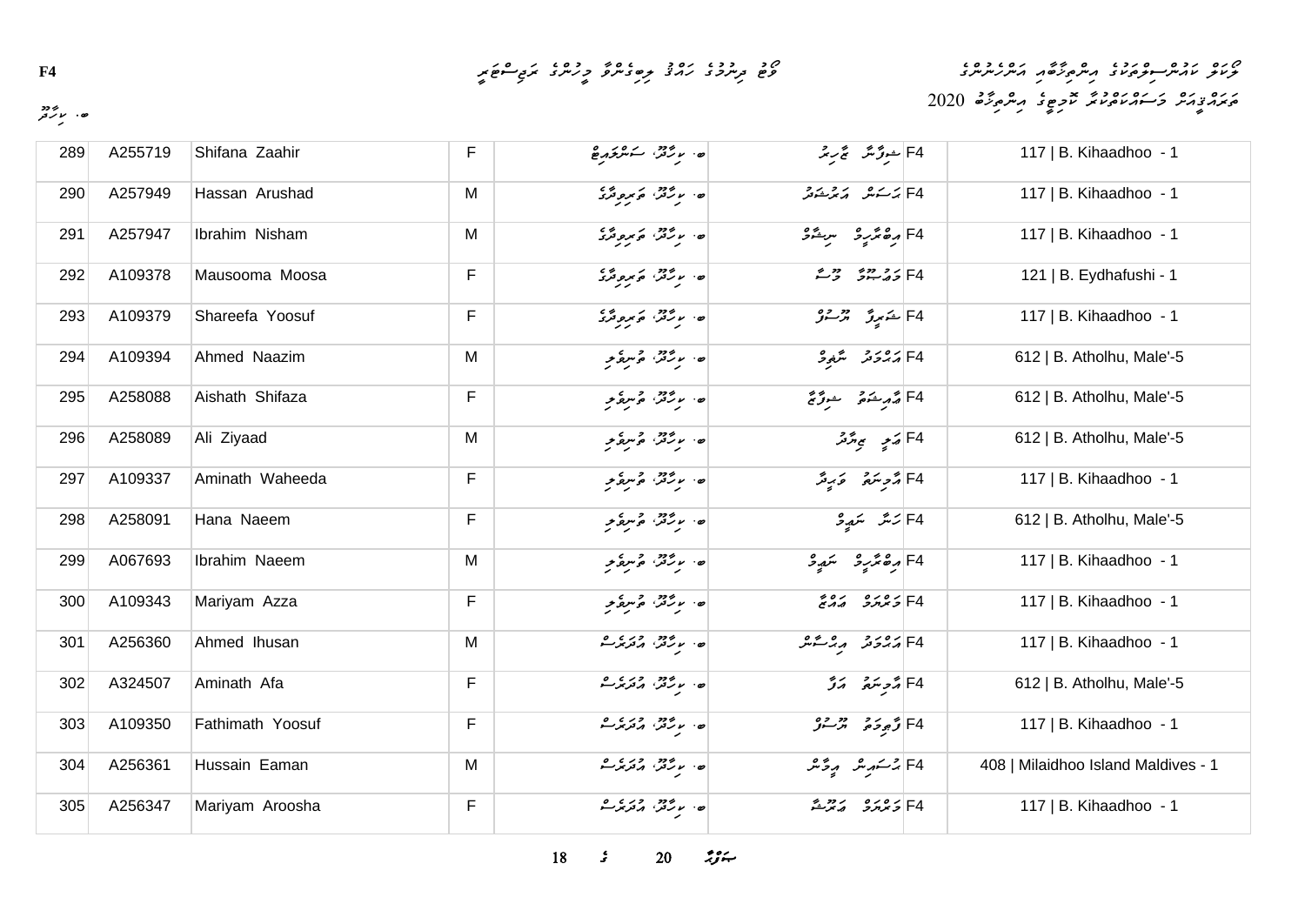*sCw7q7s5w7m< o<n9nOoAw7o< sCq;mAwBoEw7q<m; wBm;vB* م من المرة المرة المرة المرجع المرجع في المركبة 2020<br>مجم*د المريض المربوط المربع المرجع في المراجع المركبة* 

| 306 | A085263 | Mohamed Rashad    | M            | ه ، پارسی مر <sub>ور</sub> ی ه                                                                       | F4 وَيَرْدُونَوْ - يَرْشُونْرُ      | 115   B. Kamadhoo - 1        |
|-----|---------|-------------------|--------------|------------------------------------------------------------------------------------------------------|-------------------------------------|------------------------------|
| 307 | A327497 | Ahmed Ahsan       | M            | ه· پارتو، دی موځو                                                                                    | F4 كەندى قىر كەندىسى بىر            | 403   Reethi Faru Resort - 1 |
| 308 | A109381 | Aishath Nazeera   | $\mathsf{F}$ | ە بەر دىن مۇسھۇم                                                                                     | F4 مُدمِسْمَة مَنْدِيَّر            | 117   B. Kihaadhoo - 1       |
| 309 | A324228 | Aminath Adeela    | $\mathsf F$  | ه باردو وره و                                                                                        | F4 مُتَّحِسَمَةً مَسْرِقَتْ         | 117   B. Kihaadhoo - 1       |
| 310 | A109389 | Yoosuf Gasim      | M            | ە بەر دىن مۇسھۇم                                                                                     | F4 جي تي تي تي پيدا علي             | 117   B. Kihaadhoo - 1       |
| 311 | A255819 | Aishath Nashaaya  | $\mathsf{F}$ | ە بىر ئەدىم ھەير                                                                                     | F4 مُجمعِ مُ سَرَحْتُمُرٌ           | 117   B. Kihaadhoo - 1       |
| 312 | A255827 | Aminath Nadha     | F            | ە بىر ئەدىم ھەير                                                                                     | F4 مُجِسَعُ مَلَّدٌ                 | 117   B. Kihaadhoo - 1       |
| 313 | A109351 | Ibrahim Rasheed   | M            | ە بىر دەد.<br>ئ                                                                                      | F4 مەھەرىرى كەندىر                  | 117   B. Kihaadhoo - 1       |
| 314 | A109336 | Mariyam Waheeda   | F            | ە بىر دەد.<br>ئ                                                                                      | F4 كەبىر <i>كەبىرىگە</i>            | 117   B. Kihaadhoo - 1       |
| 315 | A325212 | Mohamed Nabeeh    | M            | ە بىر ئەدىم ھەير                                                                                     | F4 ديرورو س <i>ت</i> ھ <sup>2</sup> | 612   B. Atholhu, Male'-5    |
| 316 | A109418 | Ahmed Musthafa    | M            | ە· بەردە ئەسىم ئە                                                                                    | F4 كەبرو ھەر يەدە                   | 612   B. Atholhu, Male'-5    |
| 317 | A109358 | Aishath Nazeera   | F            | ە· بەرتىر، ئۇتترەتى                                                                                  | F4 م <i>ەُم شەھ</i> سَمْدٍ مَّ      | 117   B. Kihaadhoo - 1       |
| 318 | A257921 | Aminath Nazeera   | $\mathsf F$  | ە· بەردە ئەسىمى ئىگە                                                                                 | F4 مُرْحِ مَرْمَ مَنْدِيَّرَ        | 117   B. Kihaadhoo - 1       |
| 319 | A257929 | Fahir Naseer      | M            | ه ، بارته ، ویمونځ                                                                                   | F4 وَرِيْرُ مَرْسِيْرُ              | 117   B. Kihaadhoo - 1       |
| 320 | A157204 | Fathimath Nazeera | $\mathsf F$  | ە· بەردە ئەسىمى ئىگە                                                                                 | F4 رَّج <i>ودَة</i> سَمْدِيَّر      | 117   B. Kihaadhoo - 1       |
| 321 | A257927 | Haleemath Majdha  | $\mathsf{F}$ | ە· بەردە ئەسىم ئىلگىنىشى ئىلگانىي ئىلگانى ئىلگانى ئىلگانى ئىلگانى ئىلگانى ئىلگانى ئىلگانى ئىلگانى ئى | F4 كەرد <i>ە ئى</i> قە قە           | 117   B. Kihaadhoo - 1       |
| 322 | A257924 | Khadheeja Naseer  | F            | ە بەر ئۆز ئەينى ئە                                                                                   | F4 كَتَرِيعٌ مُتَرَسِيمٌ }          | 117   B. Kihaadhoo - 1       |

*19 s* 20 *i*<sub>s</sub> 20